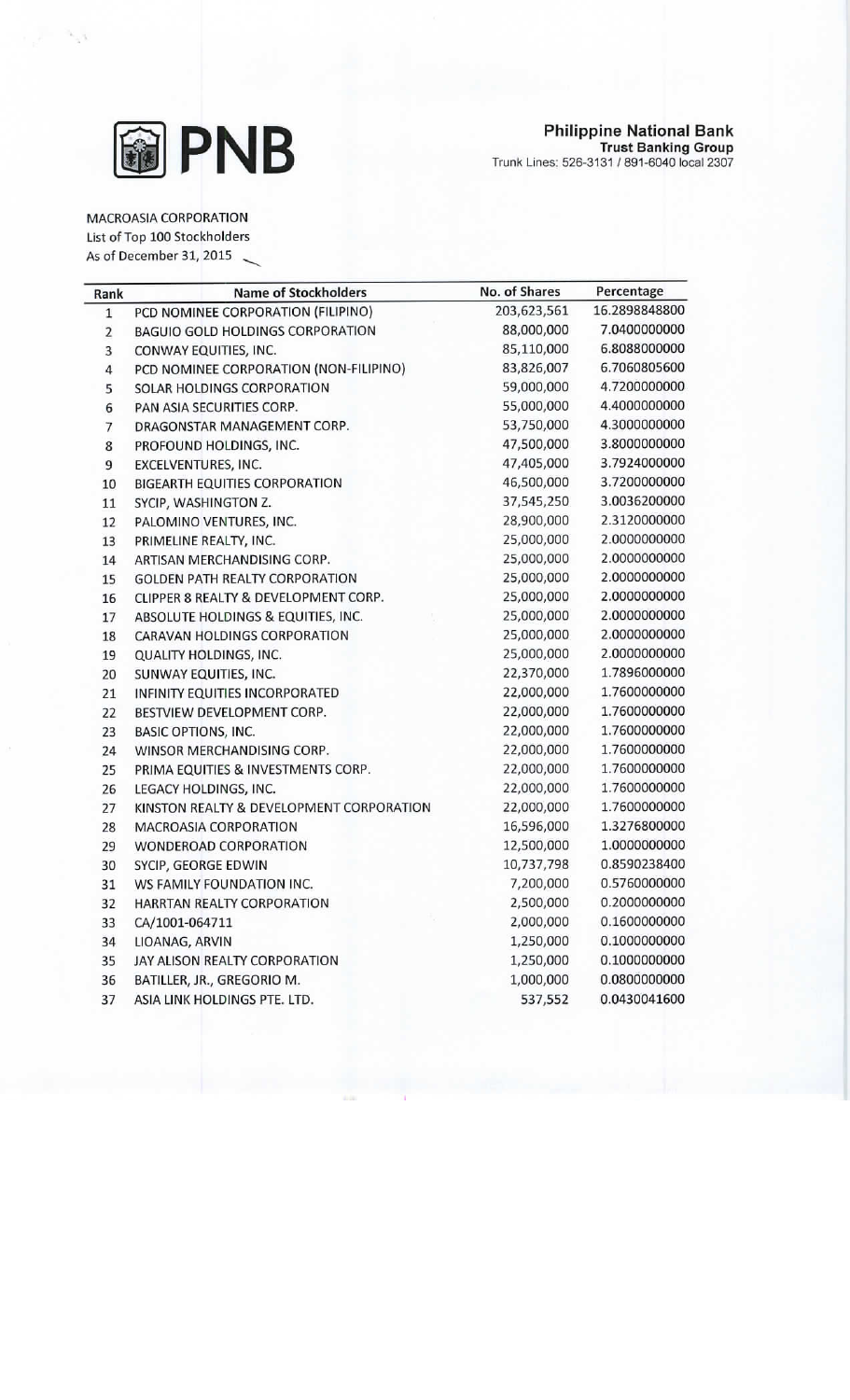

## Philippine National Bank<br>Trust Banking Group<br>Trunk Lines: 526-3131 / 891-6040 local 2307

| 38 | SY, HANS                                    | 500,000 | 0.0400000000 |
|----|---------------------------------------------|---------|--------------|
| 39 | ZULUETA, AGNES M.                           | 380,000 | 0.0304000000 |
| 40 | ANSELMO, TRINIDAD & CO., INC.               | 303,650 | 0.0242920000 |
| 41 | HERRERA III, FLORENTINO M.                  | 230,000 | 0.0184000000 |
| 42 | SIGUION-REYNA, LEONARDO T.                  | 200,000 | 0.0160000000 |
| 43 | YU, DONATA P.                               | 192,500 | 0.0154000000 |
| 44 | SY, LETICIA                                 | 182,500 | 0.0146000000 |
| 45 | MUNSAYAC, CELIA A.                          | 175,000 | 0.0140000000 |
| 46 | TIONG SIN AI, BENJAMIN                      | 150,000 | 0.0120000000 |
| 47 | YU, EMILIO C.                               | 150,000 | 0.0120000000 |
| 48 | SY (SY050), LINO                            | 137,000 | 0.0109600000 |
| 49 | TAN, JR., LUCIO K.                          | 125,000 | 0.0100000000 |
| 50 | TANENGLIAN, MARIANO C.                      | 125,000 | 0.0100000000 |
| 51 | SYCIP, GEORGE                               | 125,000 | 0.0100000000 |
| 52 | CHUA, JOSEPH T.                             | 125,000 | 0.0100000000 |
| 53 | BAUTISTA, JAIME J.                          | 125,000 | 0.0100000000 |
| 54 | CHENG, ANTONIO B.                           | 125,000 | 0.0100000000 |
| 55 | MOTORTRADE NATIONWIDE CORPORATION           | 125,000 | 0.0100000000 |
| 56 | SY, LINO                                    | 121,750 | 0.0097400000 |
| 57 | TAN, LOZANO A.                              | 115,000 | 0.0092000000 |
| 58 | ONG, DIONISIO                               | 111,600 | 0.0089280000 |
| 59 | DYHONGPO, CARLOS                            | 104,000 | 0.0083200000 |
| 60 | FLORENTO, HECTOR                            | 100,000 | 0.0080000000 |
| 61 | TAN, MICHAEL G.                             | 100,000 | 0.0080000000 |
| 62 | TAN, LUCIO C.                               | 100,000 | 0.0080000000 |
| 63 | PRIETO, MARIXI R.                           | 100,000 | 0.0080000000 |
| 64 | TAN, CARMEN K.                              | 100,000 | 0.0080000000 |
| 65 | TIU, BEN C.                                 | 100,000 | 0.0080000000 |
| 66 | ABOITIZ, JR., ENRIQUE M.                    | 100,000 | 0.0080000000 |
| 67 | LIM, STEWART C.                             | 100,000 | 0.0080000000 |
| 68 | LIM A/C ILIMJS01, JOSEPH                    | 100,000 | 0.0080000000 |
| 69 | EMERICK JEFFERSON SY GO AND/OR GIRLIE NG GO | 75,000  | 0.0060000000 |
| 70 | CHUA, ANNIE CHU                             | 70,000  | 0.0056000000 |
| 71 | JOSEPH CHUA & CO., INC.                     | 69,460  | 0.0055568000 |
| 72 | SEANGIO, VIRGINIA D.                        | 62,500  | 0.0050000000 |
| 73 | SY, LAURO C.                                | 62,500  | 0.0050000000 |
| 74 | YAO, BONIFACIO                              | 60,000  | 0.0048000000 |
| 75 | ALCANTARA, JOSE C.                          | 50,000  | 0.0040000000 |
| 76 | DY, ANGEL                                   | 50,000  | 0.0040000000 |
| 77 | DY (VSK-38), ANTONIO S.                     | 49,000  | 0.0039200000 |
| 78 | YING, LO LAN                                | 47,000  | 0.0037600000 |
| 79 | R. COYIUTO SECURITIES, INC.                 | 35,175  | 0.0028140000 |
|    |                                             |         |              |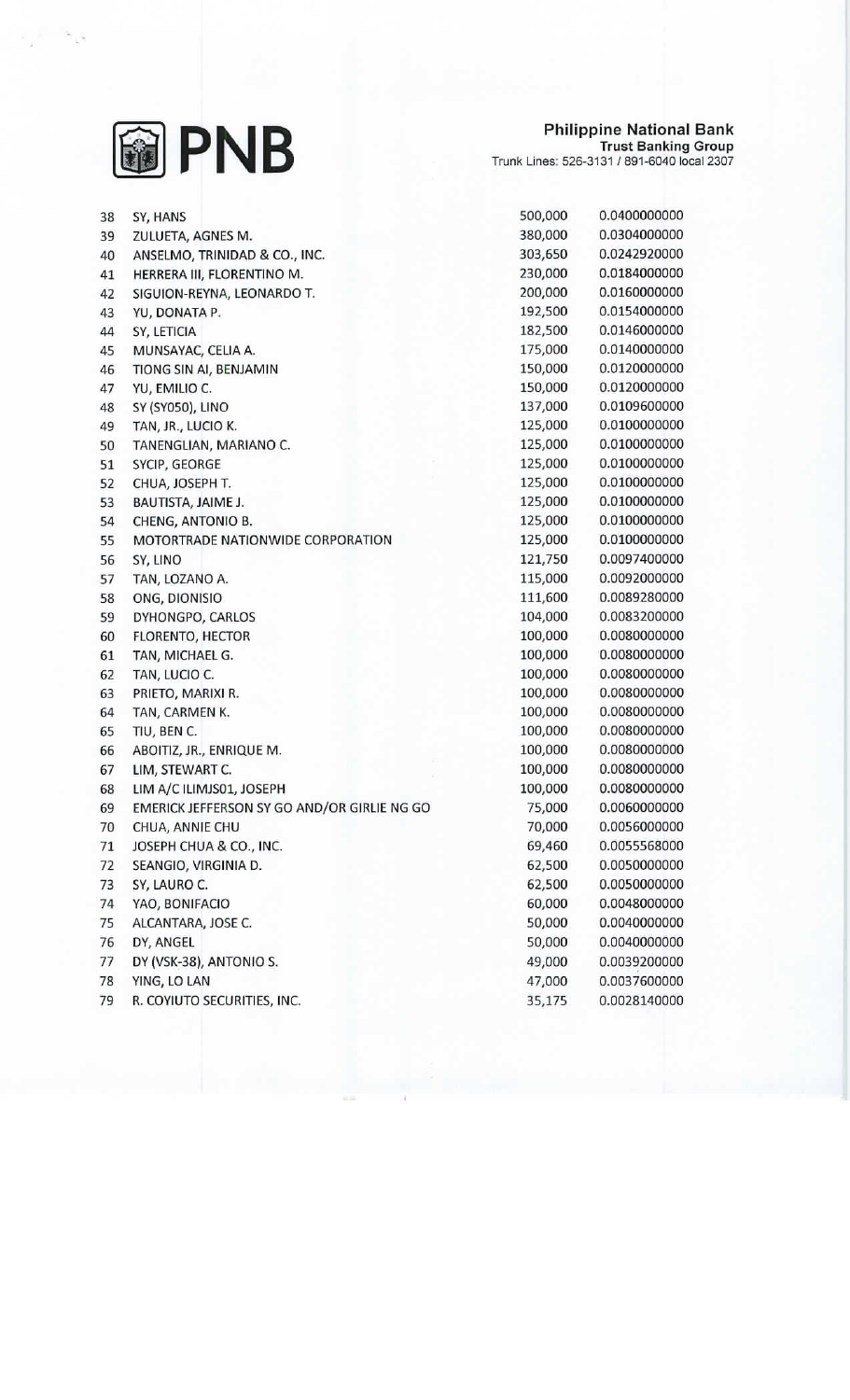

## Philippine National Bank<br>Trust Banking Group<br>Trunk Lines: 526-3131 / 891-6040 local 2307

|     | <b>TOTAL</b>                            | 1,249,066,707 | 99.9253365600 |
|-----|-----------------------------------------|---------------|---------------|
| 100 | PAN ASIA SECURITIES CORP.               | 16,000        | 0.0012800000  |
| 99  | ANSALDO, GODINEZ & CO., INC.            | 16,580        | 0.0013264000  |
| 98  | WEE AH KEE                              | 17,404        | 0.0013923200  |
| 97  | CO, NELIA                               | 18,000        | 0.0014400000  |
| 96  | CHING, NENITA                           | 18,000        | 0.0014400000  |
| 95  | SECURITIES SPECIALIST, INC.             | 19,720        | 0.0015776000  |
| 94  | BA SECURITIES, INC.                     | 20,000        | 0.0016000000  |
| 93  | HO, LILY S.                             | 20,000        | 0.0016000000  |
| 92  | MARIANO YU & CO., INC.                  | 21,385        | 0.0017108000  |
| 91  | GO, ZENAID YAP                          | 22,500        | 0.0018000000  |
| 90  | <b>EBC SECURITIES CORPORATION</b>       | 23,750        | 0.0019000000  |
| 89  | E. SANTAMARIA & CO., INC.               | 24,940        | 0.0019952000  |
| 88  | DEFENSOR A/C IDEFMA01, MA. THERESA T.   | 25,000        | 0.0020000000  |
| 87  | TEE LING KIAT &/OR LEE LIN HO ÿ         | 25,250        | 0.0020200000  |
| 86  | TE, DENNIS ANG                          | 27,500        | 0.0022000000  |
| 85  | G.D. TAN & CO., INC.                    | 29,360        | 0.0023488000  |
| 84  | SIY, BENJAMIN CU                        | 30,000        | 0.0024000000  |
| 83  | I. ACKERMAN & CO., INC.                 | 30,180        | 0.0024144000  |
| 82  | IMPERIAL, DE GUZMAN, ABALOS & CO., INC. | 32,050        | 0.0025640000  |
| 81  | TAN, GEORGE D.                          | 34,600        | 0.0027680000  |
| 80  | ONG SECURITIES CORPORATION              | 34,685        | 0.0027748000  |

 $\ell$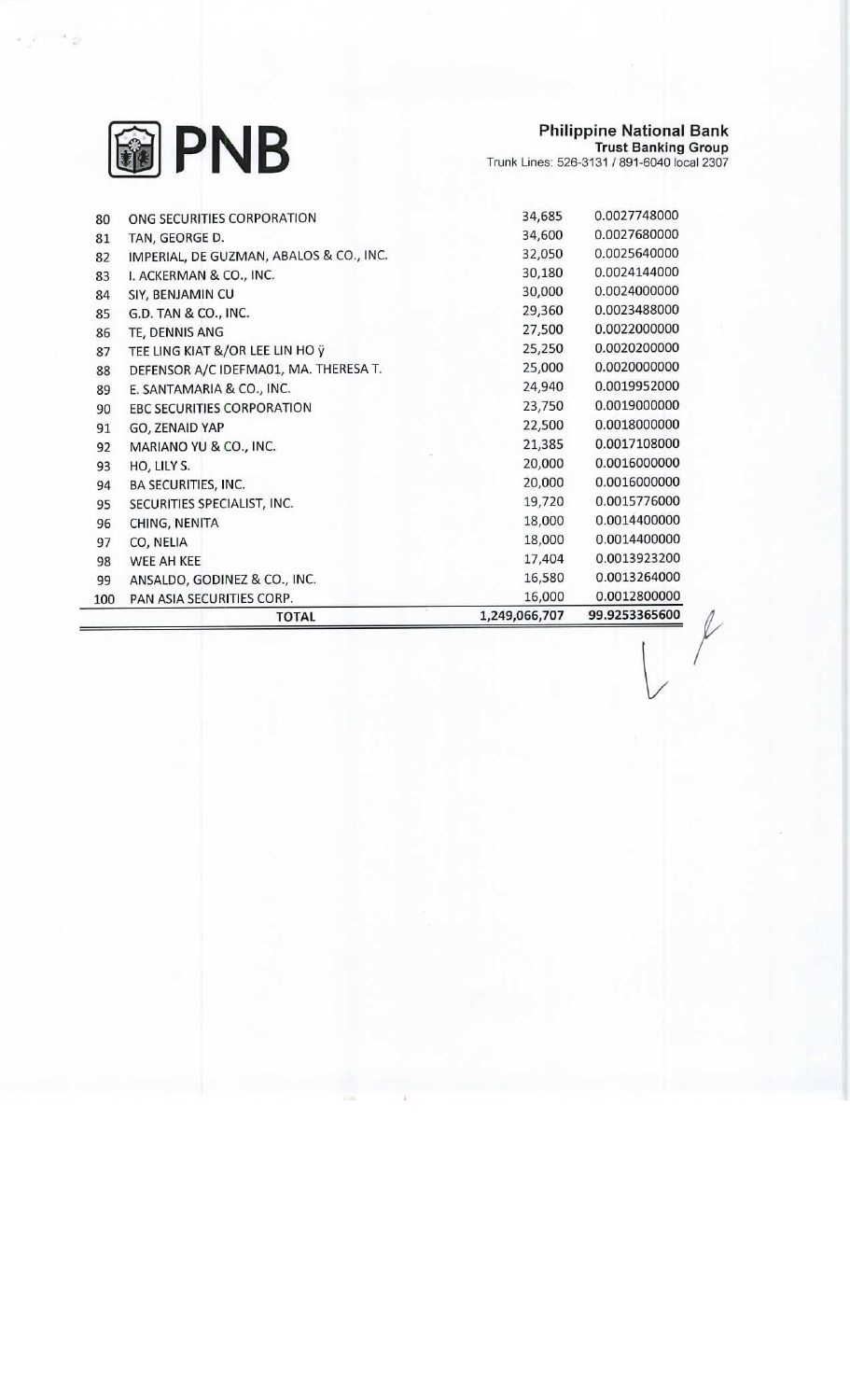

## Philippine Depository & Trust Corp.

Philippine Depository & Trust Corp.

## **OUTSTANDING BALANCES FOR A SPECIFIC COMPANY**

Company Code - MAC000000000 & Company Name - MACROASIA CORP.

**Business Date**  $12/29/2015$ 

| <b>BPID</b><br><b>ACCOUNT NO.</b> | <b>BP NAME</b><br><b>ADDRESS</b>                                                                                                                        | <b>ACCOUNT TYPE</b><br><b>TELEPHONE NUMBER</b>  | <b>ID TYPE</b><br><b>ID NUMBER</b>              | <b>INVESTOR TYPE</b><br><b>COUNTRY</b> | <b>HOLDINGS</b><br><b>TAXCODE</b> |
|-----------------------------------|---------------------------------------------------------------------------------------------------------------------------------------------------------|-------------------------------------------------|-------------------------------------------------|----------------------------------------|-----------------------------------|
| 10100000000<br>5                  | A & A SECURITIES, INC.<br>Rm. 1906 Ayala Ave. Condominium 6776 Ayala Ave. 810-54-01<br>Makati City<br>Metropolitan Manila<br>1200                       | <b>Omnibus Without Client</b>                   | Tax Identification Number<br>2                  | Domestic<br><b>PHILIPPINES</b>         | 337,500.00<br><b>PH10</b>         |
| 10200000000<br>5                  | ABACUS SECURITIES CORPORATION<br>Unit 2904-A East Tower, PSE Centre Exchange Road, 634-2105<br>Ortigas Center Pasig City<br>Metropolitan Manila<br>1600 | <b>Omnibus Without Client</b>                   | Tax Identification Number<br>001-006-900        | Domestic<br><b>PHILIPPINES</b>         | 4,592,749.00<br><b>PH10</b>       |
| 10200000000<br>7                  | ABACUS SECURITIES CORPORATION<br>Unit 2904-A East Tower, PSE Centre Exchange Road, 634-2105<br>Ortigas Center Pasig City<br>Metropolitan Manila<br>1600 | Own                                             | Tax Identification Number<br>001-006-900        | Domestic<br><b>PHILIPPINES</b>         | 1,621,832.00<br><b>NWT</b>        |
| 10300000000                       | PHILSTOCKS FINANCIAL INC<br>Unit 1101 Orient Square Building Emerald Avenue<br>Ortigas Center, Pasig City<br>Metropolitan Manila<br>1600                | <b>Omnibus Without Client</b><br>687-5071 to 74 | Tax Identification Number<br>213-831-103        | Foreign<br><b>PHILIPPINES</b>          | 715,116.00<br>FMX1                |
| 10300000000<br>5                  | PHILSTOCKS FINANCIAL INC<br>Unit 1101 Orient Square Building Emerald Avenue<br>Ortigas Center, Pasig City<br>Metropolitan Manila<br>1600                | <b>Omnibus Without Client</b><br>687-5071 to 74 | <b>Tax Identification Number</b><br>213-831-103 | Domestic<br><b>PHILIPPINES</b>         | 949,046.00<br><b>PH10</b>         |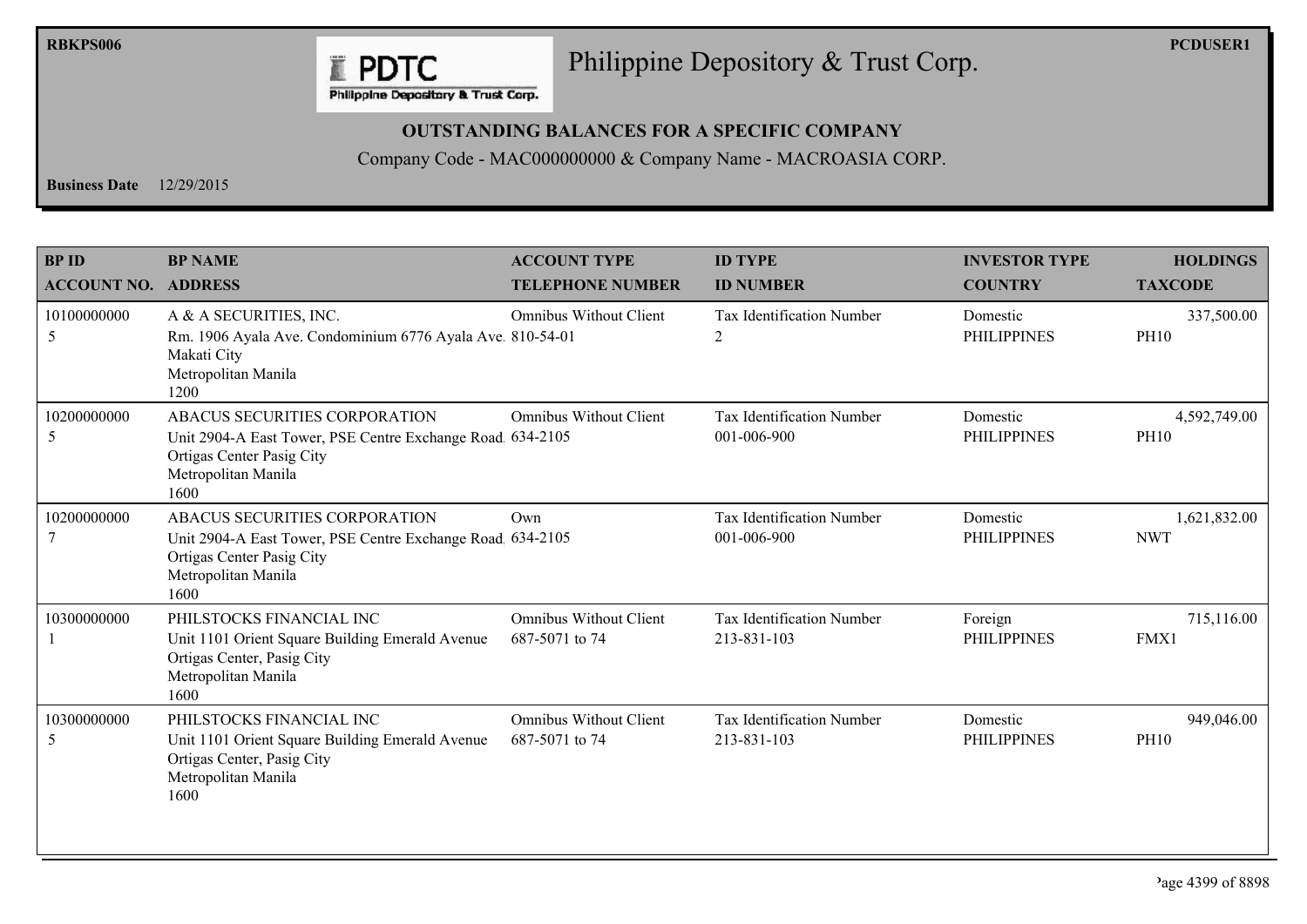| <b>BPID</b>                | <b>BP NAME</b>                                                                                                                                                                      | <b>ACCOUNT TYPE</b>                       | <b>ID TYPE</b>                                      | <b>INVESTOR TYPE</b>           | <b>HOLDINGS</b>             |
|----------------------------|-------------------------------------------------------------------------------------------------------------------------------------------------------------------------------------|-------------------------------------------|-----------------------------------------------------|--------------------------------|-----------------------------|
| <b>ACCOUNT NO. ADDRESS</b> |                                                                                                                                                                                     | <b>TELEPHONE NUMBER</b>                   | <b>ID NUMBER</b>                                    | <b>COUNTRY</b>                 | <b>TAXCODE</b>              |
| 10400000000<br>5           | A. T. DE CASTRO SECURITIES CORP.<br>Suite 701, 7/F Ayala Tower I, Exchange Plaza, Ayala 848-7160 to 65<br>Triangle, Ayala Ave., Makati City<br>Metropolitan Manila<br>1226          | <b>Omnibus Without Client</b>             | Tax Identification Number<br>000-151-360-000        | Domestic<br><b>PHILIPPINES</b> | 3,000.00<br><b>PH10</b>     |
| 10600000000<br>5           | ALPHA SECURITIES CORP.<br>UNIT 3003, ONE CORPORATE CENTRE, 30TH<br>FLOOR, JULIA VARGAS STREET, COR MERALC<br>AVENUE STREET, ORTIGAS CENTER, PASIG CI<br>Metropolitan Manila<br>1200 | <b>Omnibus Without Client</b><br>6546806  | <b>Tax Identification Number</b><br>000-155-035-000 | Domestic<br><b>PHILIPPINES</b> | 280,000.00<br><b>PH10</b>   |
| 10900000000<br>6           | <b>BA SECURITIES, INC.</b><br>Rm 401-403 CLMC Bldg, 256-259 EDSA Greenhills 727-5374<br>Mandaluyong City<br>Metropolitan Manila<br>1550                                             | Settlement                                | Tax Identification Number<br>10                     | Domestic<br><b>PHILIPPINES</b> | 1,735.00<br><b>NWT</b>      |
| 10900000000<br>14          | BA SECURITIES, INC.<br>Rm 401-403 CLMC Bldg, 256-259 EDSA Greenhills 727-5374<br>Mandaluyong City<br>Metropolitan Manila<br>1550                                                    | Settlement                                | Tax Identification Number<br>10                     | Domestic<br><b>PHILIPPINES</b> | 45,136.00<br><b>PH10</b>    |
| 11000000000<br>5           | ANGPING & ASSOCIATES SECURITIES, INC.<br>Suites 2002/2004, The Peak, 107 Alfaro St., Salcedo<br>Village, Makati City<br>Metropolitan Manila<br>1227                                 | <b>Omnibus Without Client</b><br>8482915  | Tax Identification Number<br>005-037-731-000        | Domestic<br><b>PHILIPPINES</b> | 1,472,000.00<br><b>PH10</b> |
| 11100000000<br>5           | ANSALDO, GODINEZ & CO., INC.<br>340 Nueva St., Binondo Manila<br>Metropolitan Manila<br>1006                                                                                        | <b>Omnibus Without Client</b><br>242-5127 | Tax Identification Number<br>007-571-837-000        | Domestic<br><b>PHILIPPINES</b> | 241,450.00<br>PH10          |
| 11200000000                | AB CAPITAL SECURITIES, INC.<br>8/F Phinma Plaza 39 Plaza Drive, Rockwell Center<br>Makati City<br>Metropolitan Manila<br>1200                                                       | Settlement<br>814-5601                    | Tax Identification Number<br>13                     | Domestic<br><b>PHILIPPINES</b> | 1,621,610.00<br><b>NWT</b>  |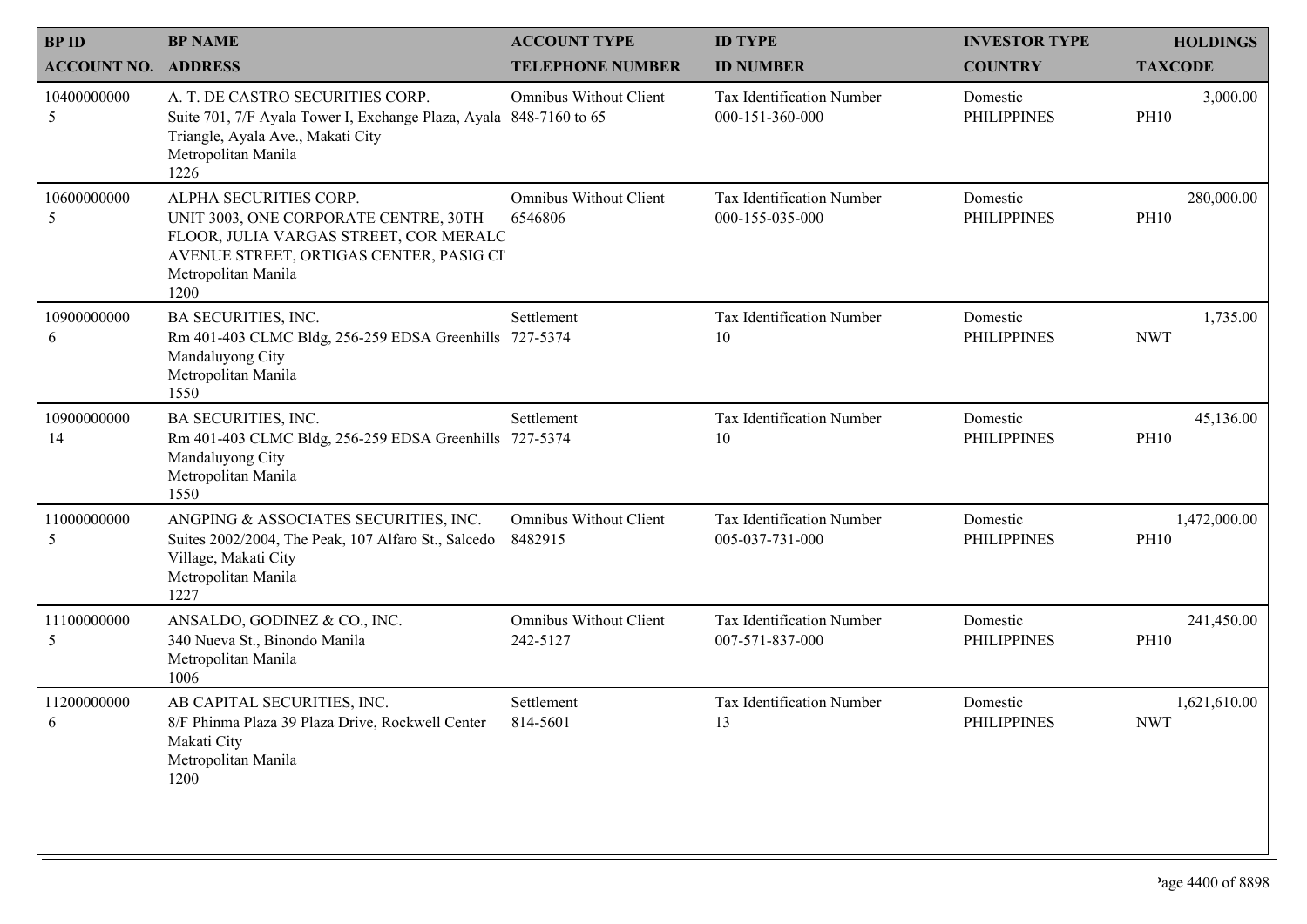| <b>BPID</b>                | <b>BP NAME</b>                                                                                                                                     | <b>ACCOUNT TYPE</b>                      | <b>ID TYPE</b>                                      | <b>INVESTOR TYPE</b>           | <b>HOLDINGS</b>              |
|----------------------------|----------------------------------------------------------------------------------------------------------------------------------------------------|------------------------------------------|-----------------------------------------------------|--------------------------------|------------------------------|
| <b>ACCOUNT NO. ADDRESS</b> |                                                                                                                                                    | <b>TELEPHONE NUMBER</b>                  | <b>ID NUMBER</b>                                    | <b>COUNTRY</b>                 | <b>TAXCODE</b>               |
| 11200000000<br>14          | AB CAPITAL SECURITIES, INC.<br>8/F Phinma Plaza 39 Plaza Drive, Rockwell Center<br>Makati City<br>Metropolitan Manila<br>1200                      | Settlement<br>814-5601                   | Tax Identification Number<br>13                     | Domestic<br><b>PHILIPPINES</b> | 100,750.00<br><b>PH10</b>    |
| 1120000FTXN                | AB CAPITAL SECURITIES, INC.<br>8/F Phinma Plaza 39 Plaza Drive, Rockwell Center<br>Makati City<br>Metropolitan Manila                              | Client<br>898-7555                       | Certificate Of Incorporation<br>$13 \times$         | Foreign<br><b>PHILIPPINES</b>  | 250,000.00<br><b>FTXN</b>    |
| 11500000000                | SB EQUITIES, INC.<br>18/F, Security Bank Centre 6776 Ayala Avenue,<br>Makati City<br>Metropolitan Manila<br>1226                                   | <b>Omnibus Without Client</b><br>8911037 | Tax Identification Number<br>000-152-830-000        | Foreign<br><b>PHILIPPINES</b>  | 192,000.00<br>FMX1           |
| 11500000000<br>5           | SB EQUITIES, INC.<br>18/F, Security Bank Centre 6776 Ayala Avenue,<br>Makati City<br>Metropolitan Manila<br>1226                                   | <b>Omnibus Without Client</b><br>8911037 | <b>Tax Identification Number</b><br>000-152-830-000 | Domestic<br><b>PHILIPPINES</b> | 12,082,500.00<br><b>PH10</b> |
| 11800000000<br>5           | ASIASEC EQUITIES, INC.<br>8/F Chatham House<br>116 Valero cor. V.A. Rufino Sts<br>Salcedo Village, Makati City 1227<br>Metropolitan Manila<br>1227 | <b>Omnibus Without Client</b><br>8937981 | Tax Identification Number<br>000-154-961-000        | Domestic<br><b>PHILIPPINES</b> | 190,850.00<br><b>PH10</b>    |
| 11900000000<br>5           | ASTRA SECURITIES CORPORATION<br>Units 1204-1205 Ayala Tower One Ayala Ave. cor.<br>Paseo de Roxas Makati City<br>Metropolitan Manila<br>1200       | Omnibus Without Client<br>848-6421/27    | Tax Identification Number<br>000-107-717-000        | Domestic<br><b>PHILIPPINES</b> | 933,750.00<br><b>PH10</b>    |
| 12200000000                | BELSON SECURITIES, INC.<br>4th Floor Belson House 271 Edsa, Mandaluyong City 724-7586loc21<br>Metropolitan Manila<br>1554                          | <b>Omnibus Without Client</b>            | Tax Identification Number<br>000-154-219-000        | Domestic<br><b>PHILIPPINES</b> | 783,562.00<br><b>PH10</b>    |
| 12200000000<br>6           | BELSON SECURITIES, INC.<br>4th Floor Belson House 271 Edsa, Mandaluyong City 724-7586loc21<br>Metropolitan Manila<br>1554                          | Settlement                               | Tax Identification Number<br>000-154-219-000        | Domestic<br><b>PHILIPPINES</b> | 300,000.00<br><b>NWT</b>     |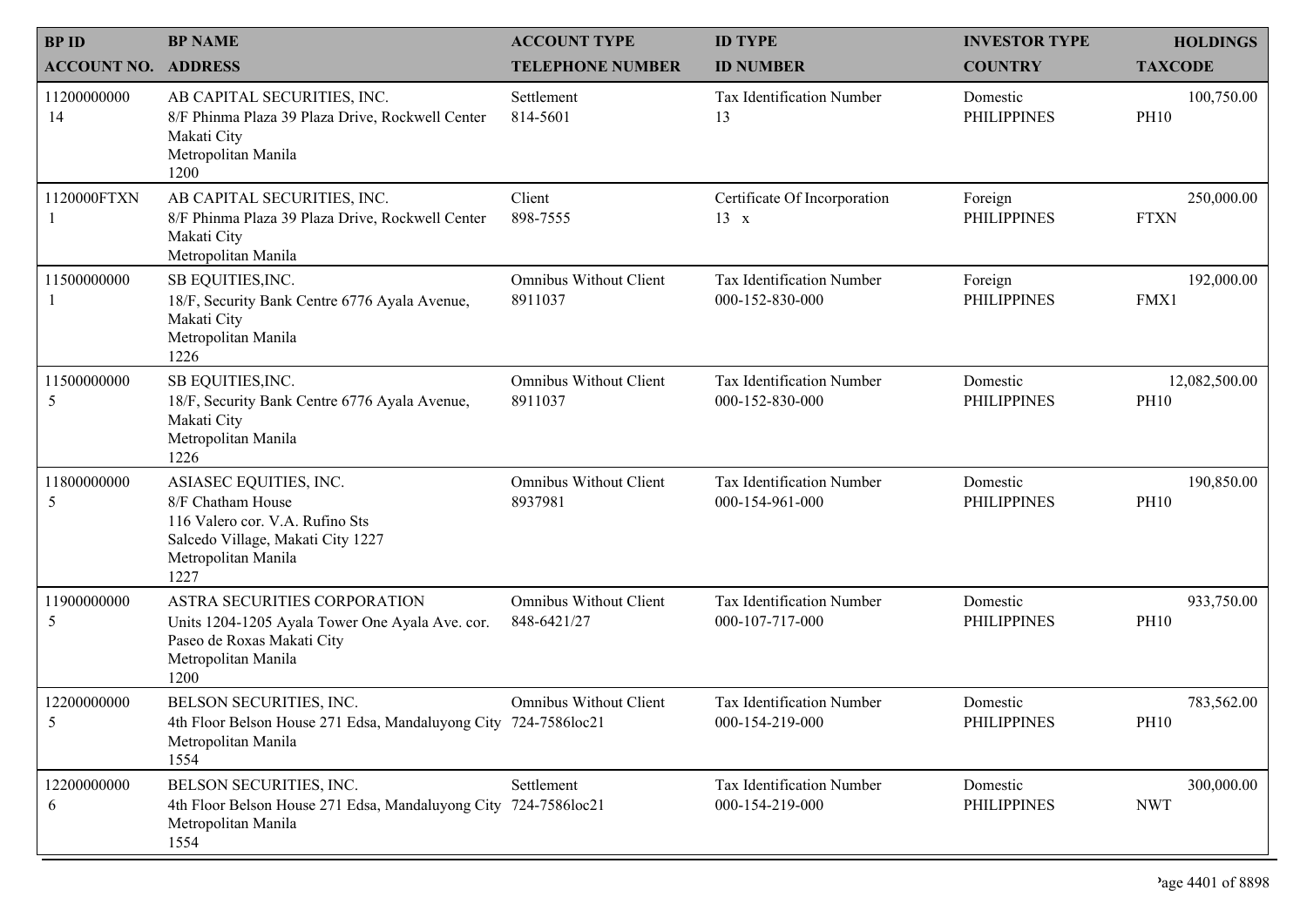| <b>BPID</b>                | <b>BP NAME</b>                                                                                                                             | <b>ACCOUNT TYPE</b>                       | <b>ID TYPE</b>                                      | <b>INVESTOR TYPE</b>           | <b>HOLDINGS</b>              |
|----------------------------|--------------------------------------------------------------------------------------------------------------------------------------------|-------------------------------------------|-----------------------------------------------------|--------------------------------|------------------------------|
| <b>ACCOUNT NO. ADDRESS</b> |                                                                                                                                            | <b>TELEPHONE NUMBER</b>                   | <b>ID NUMBER</b>                                    | <b>COUNTRY</b>                 | <b>TAXCODE</b>               |
| 12200000000<br>18          | BELSON SECURITIES, INC.<br>4th Floor Belson House 271 Edsa, Mandaluyong City<br>Metropolitan Manila<br>1554                                | Settlement<br>724-7586loc21               | Tax Identification Number<br>000-154-219-000        | Foreign<br><b>PHILIPPINES</b>  | 25,611,641.00<br><b>RA10</b> |
| 12300000000<br>5           | BENJAMIN CO CA & CO., INC.<br>Rm. 301 Downtown Ctr Bldg., 516 Quintin Paredes St 6345186<br>Binondo, Manila<br>Metropolitan Manila<br>1006 | <b>Omnibus Without Client</b>             | <b>Tax Identification Number</b><br>000-330-322-000 | Domestic<br><b>PHILIPPINES</b> | 25,000.00<br><b>PH10</b>     |
| 12300000000<br>7           | BENJAMIN CO CA & CO., INC.<br>Rm. 301 Downtown Ctr Bldg., 516 Quintin Paredes St 6345186<br>Binondo, Manila<br>Metropolitan Manila<br>1006 | Own                                       | Tax Identification Number<br>000-330-322-000        | Domestic<br><b>PHILIPPINES</b> | 500.00<br><b>NWT</b>         |
| 12400000000<br>1           | <b>B. H. CHUA SECURITIES CORPORATION</b><br>872 G. Araneta Avenue, Quezon City<br>Metropolitan Manila<br>1135                              | <b>Omnibus Without Client</b><br>412-3444 | Tax Identification Number<br>000-401-773            | Foreign<br><b>PHILIPPINES</b>  | 1,000.00<br>FMX1             |
| 12400000000<br>5           | <b>B. H. CHUA SECURITIES CORPORATION</b><br>872 G. Araneta Avenue, Quezon City<br>Metropolitan Manila<br>1135                              | <b>Omnibus Without Client</b><br>412-3444 | Tax Identification Number<br>000-401-773            | Domestic<br><b>PHILIPPINES</b> | 153,300.00<br><b>PH10</b>    |
| 12500000000<br>$\perp$     | <b>JAKA SECURITIES CORP.</b><br>Unit 814, Ayala Tower I Ayala Ave., Makati City<br>Metropolitan Manila<br>1226                             | <b>Omnibus Without Client</b><br>8487123  | Tax Identification Number<br>004-500-728-000        | Foreign<br><b>PHILIPPINES</b>  | 132,000.00<br>FMX1           |
| 12500000000<br>5           | <b>JAKA SECURITIES CORP.</b><br>Unit 814, Ayala Tower I Ayala Ave., Makati City<br>Metropolitan Manila<br>1226                             | <b>Omnibus Without Client</b><br>8487123  | Tax Identification Number<br>004-500-728-000        | Domestic<br><b>PHILIPPINES</b> | 1,165,000.00<br><b>PH10</b>  |
| 12500000000<br>6           | <b>JAKA SECURITIES CORP.</b><br>Unit 814, Ayala Tower I Ayala Ave., Makati City<br>Metropolitan Manila<br>1226                             | Settlement<br>8487123                     | Tax Identification Number<br>004-500-728-000        | Domestic<br><b>PHILIPPINES</b> | 68,000.00<br><b>NWT</b>      |
|                            |                                                                                                                                            |                                           |                                                     |                                |                              |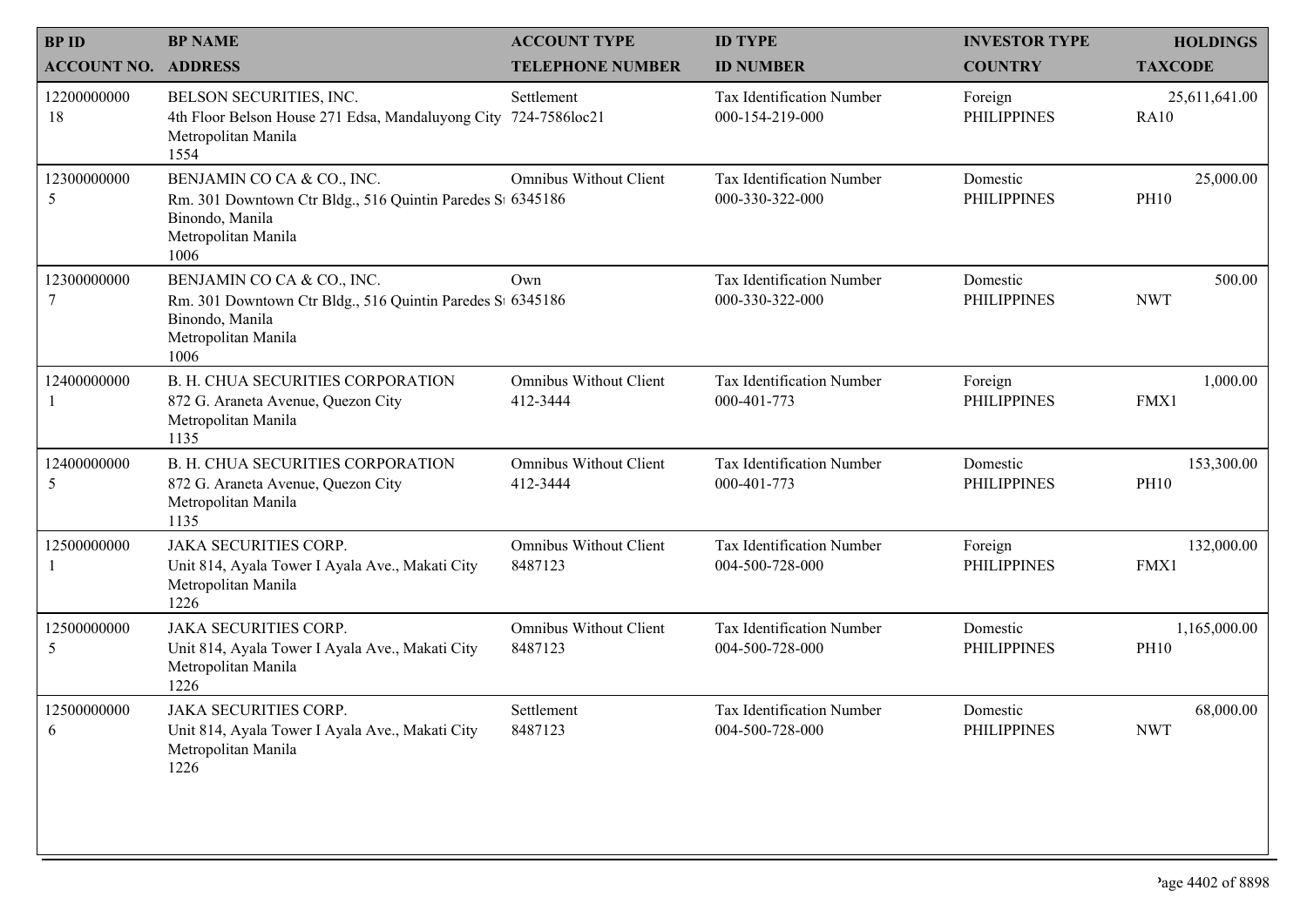| <b>BPID</b>        | <b>BP NAME</b>                                                                                                                                   | <b>ACCOUNT TYPE</b>                          | <b>ID TYPE</b>                               | <b>INVESTOR TYPE</b>           | <b>HOLDINGS</b>              |
|--------------------|--------------------------------------------------------------------------------------------------------------------------------------------------|----------------------------------------------|----------------------------------------------|--------------------------------|------------------------------|
| <b>ACCOUNT NO.</b> | <b>ADDRESS</b>                                                                                                                                   | <b>TELEPHONE NUMBER</b>                      | <b>ID NUMBER</b>                             | <b>COUNTRY</b>                 | <b>TAXCODE</b>               |
| 12600000000<br>5   | <b>BPI SECURITIES CORPORATION</b><br>8/F BPI Head Office Bldg., Ayala Ave., cor. Paseo de<br>Roxas Makati City<br>Metropolitan Manila<br>1226    | <b>Omnibus Without Client</b><br>8196535     | Tax Identification Number<br>000-109-309-000 | Domestic<br><b>PHILIPPINES</b> | 7,143,995.00<br><b>PH10</b>  |
| 12800000000<br>5   | CAMPOS, LANUZA & COMPANY, INC.<br>Unit 2003B East Tower, PSE Center Exchange Road,<br>Ortigas Center Pasig City<br>Metropolitan Manila<br>1605   | <b>Omnibus Without Client</b><br>634-6881/87 | Tax Identification Number<br>000-155-524-000 | Domestic<br><b>PHILIPPINES</b> | 1,300.00<br><b>PH10</b>      |
| 12900000000<br>5   | SINCERE SECURITIES CORPORATION<br>1203-A East Tower, PSE Centre, Exchange Road,<br>Ortigas Center, Pasig City<br>Metropolitan Manila<br>$\theta$ | <b>Omnibus Without Client</b><br>638-3549    | Tax Identification Number<br>000-338-426-000 | Domestic<br><b>PHILIPPINES</b> | 13,000.00<br><b>PH10</b>     |
| 13100000000<br>5   | PCIB SECURITIES, INC.<br>8/F PCIB Tower 2, Dela Costa St., Makati City<br>Metropolitan Manila<br>1002                                            | <b>Omnibus Without Client</b><br>8912028     | Tax Identification Number<br>30              | Domestic<br><b>PHILIPPINES</b> | 886,000.00<br><b>PH10</b>    |
| 13300000000<br>5   | CITISECURITIES, INC.<br>Rm. 2701-B Tektite Tower Center Exchange Rd, Pasi; 635-5735<br>City<br>Metropolitan Manila<br>1600                       | <b>Omnibus Without Client</b>                | Tax Identification Number<br>000-322-268-000 | Domestic<br><b>PHILIPPINES</b> | 1,098,000.00<br><b>PH10</b>  |
| 13300000000        | CITISECURITIES, INC.<br>Rm. 2701-B Tektite Tower Center Exchange Rd, Pasi; 635-5735<br>City<br>Metropolitan Manila<br>1600                       | Own                                          | Tax Identification Number<br>000-322-268-000 | Domestic<br><b>PHILIPPINES</b> | 500.00<br><b>NWT</b>         |
| 13600000000<br>5   | TRITON SECURITIES CORP.<br>26/F LKG Tower, 6801 Ayala Avenue Makati City<br>Metropolitan Manila<br>$\theta$                                      | <b>Omnibus Without Client</b><br>5238311     | Tax Identification Number<br>003-741-374-000 | Domestic<br><b>PHILIPPINES</b> | 25,314,000.00<br><b>PH10</b> |
| 14000000000<br>5   | IGC SECURITIES INC.<br>Suite 1006, Tower I & Exchange Plaza Ayala Triangle 816-39-86<br>Ayala Avenue Makati City<br>Metropolitan Manila<br>1200  | <b>Omnibus Without Client</b>                | Tax Identification Number<br>38              | Domestic<br><b>PHILIPPINES</b> | 140,000.00<br><b>PH10</b>    |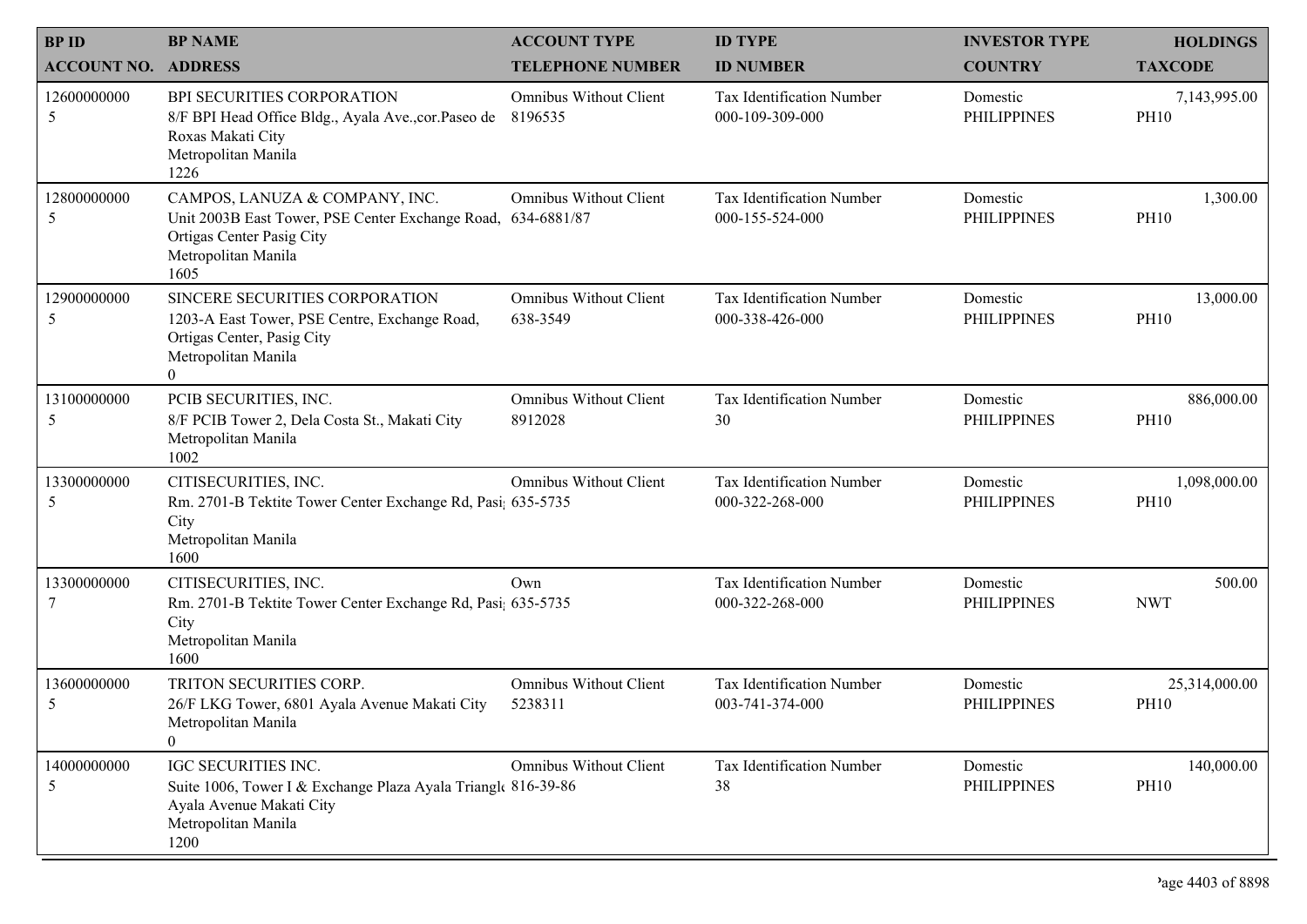| <b>BPID</b>        | <b>BP NAME</b>                                                                                                                                                             | <b>ACCOUNT TYPE</b>                          | <b>ID TYPE</b>                                      | <b>INVESTOR TYPE</b>           | <b>HOLDINGS</b>           |
|--------------------|----------------------------------------------------------------------------------------------------------------------------------------------------------------------------|----------------------------------------------|-----------------------------------------------------|--------------------------------|---------------------------|
| <b>ACCOUNT NO.</b> | <b>ADDRESS</b>                                                                                                                                                             | <b>TELEPHONE NUMBER</b>                      | <b>ID NUMBER</b>                                    | <b>COUNTRY</b>                 | <b>TAXCODE</b>            |
| 14100000000<br>5   | <b>CUALOPING SECURITIES CORPORATION</b><br>Suite 1801 Tytana Centre Condominium Plaza Lorenz 241-0262<br>Ruiz, Binondo, Manila<br>Metropolitan Manila<br>1006              | <b>Omnibus Without Client</b>                | Tax Identification Number<br>000-333-333-000        | Domestic<br><b>PHILIPPINES</b> | 750.00<br><b>PH10</b>     |
| 14200000000<br>14  | DBP-DAIWA CAPITAL MARKETS PHILPPINES, Settlement<br>INC.<br>18/F Citibank Tower 8741 Paseo de Roxas Makati Cit 813-73-44<br>Metropolitan Manila<br>1200                    |                                              | <b>Tax Identification Number</b><br>004-663-955-000 | Domestic<br><b>PHILIPPINES</b> | 275,000.00<br><b>PH10</b> |
| 14300000000<br>5   | DAVID GO SECURITIES CORP.<br>UNIT 2702D EAST TOWER, PHILIPPINE STOCK 650-6588<br>EXCHANGE CENTRE, EXCHANGE ROAD, ORTI<br>CENTER, PASIG CITY<br>Metropolitan Manila<br>1006 | <b>Omnibus Without Client</b>                | Tax Identification Number<br>000-320-855-000        | Domestic<br><b>PHILIPPINES</b> | 6,150.00<br><b>PH10</b>   |
| 14500000000<br>5   | DIVERSIFIED SECURITIES, INC.<br>5/F PDCP Bank Centre, Herrera cor. Alfaro Sts.,<br>Salcedo Village, Makati City<br>Metropolitan Manila<br>1600                             | <b>Omnibus Without Client</b><br>634-6630/31 | Tax Identification Number<br>43                     | Domestic<br><b>PHILIPPINES</b> | 17,760.00<br><b>PH10</b>  |
| 14500000000<br>6   | DIVERSIFIED SECURITIES, INC.<br>5/F PDCP Bank Centre, Herrera cor. Alfaro Sts.,<br>Salcedo Village, Makati City<br>Metropolitan Manila<br>1600                             | Settlement<br>634-6630/31                    | Tax Identification Number<br>43                     | Domestic<br><b>PHILIPPINES</b> | 1,453.00<br><b>NWT</b>    |
| 14700000000<br>5   | E. CHUA CHIACO SECURITIES, INC.<br>113 Renta St., Binondo, Manila<br>Metropolitan Manila<br>1006                                                                           | <b>Omnibus Without Client</b><br>242-5145    | Tax Identification Number<br>000-335-991-000        | Domestic<br><b>PHILIPPINES</b> | 742,925.00<br><b>PH10</b> |
| 14700000000<br>18  | E. CHUA CHIACO SECURITIES, INC.<br>113 Renta St., Binondo, Manila<br>Metropolitan Manila<br>1006                                                                           | Settlement<br>242-5145                       | Tax Identification Number<br>000-335-991-000        | Foreign<br>PHILIPPINES         | 10,000.00<br><b>RA10</b>  |
| 14900000000<br>7   | EAST WEST CAPITAL CORPORATION<br>2/F U-Bix Building 1331 Angono St., Makati City<br>Metropolitan Manila<br>1208                                                            | Own<br>891-98901                             | Tax Identification Number<br>000-158-383-000        | Domestic<br><b>PHILIPPINES</b> | 892.00<br><b>NWT</b>      |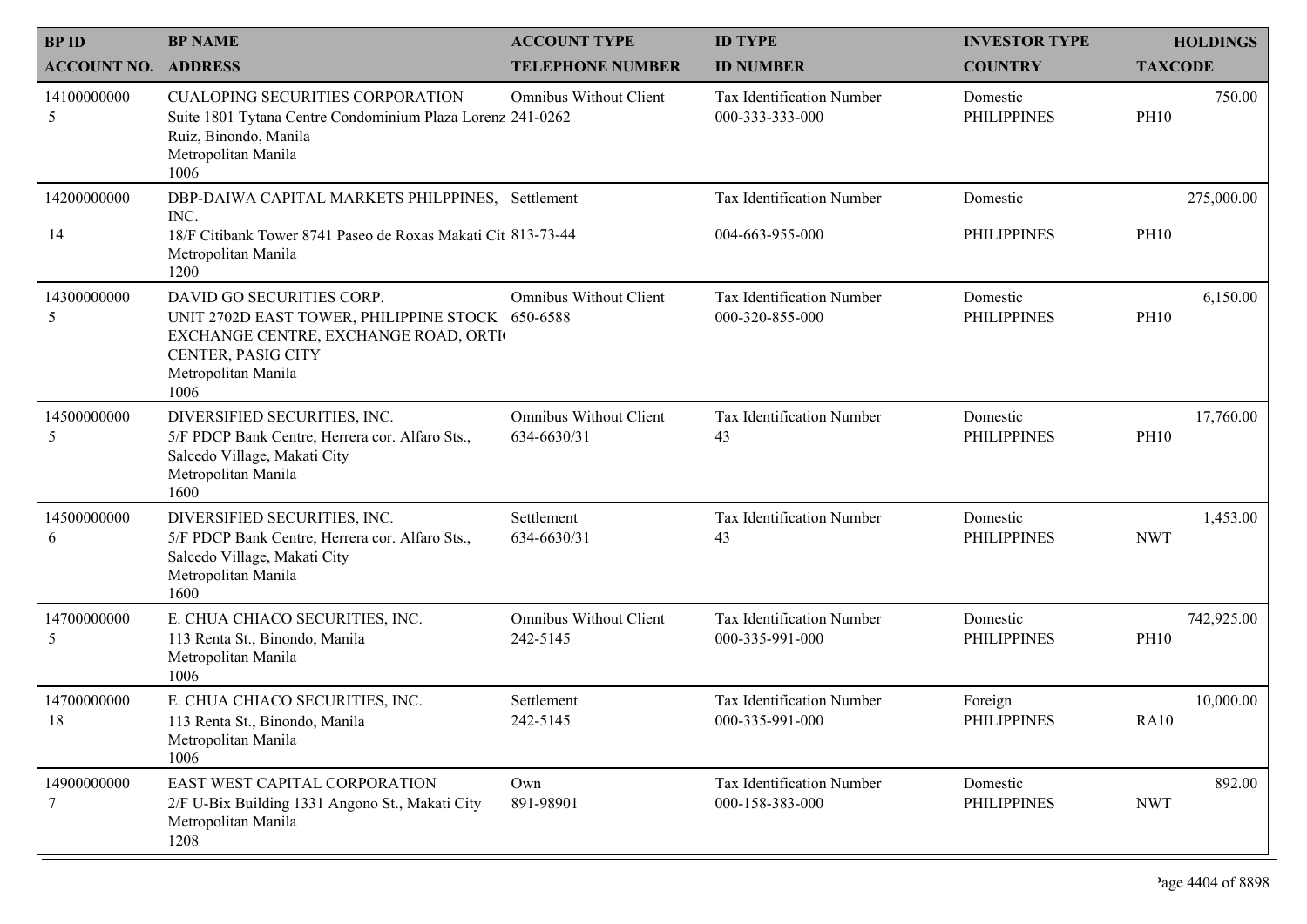| <b>BPID</b>        | <b>BP NAME</b>                                                                                                                                                                                                 | <b>ACCOUNT TYPE</b>                          | <b>ID TYPE</b>                               | <b>INVESTOR TYPE</b>           | <b>HOLDINGS</b>           |
|--------------------|----------------------------------------------------------------------------------------------------------------------------------------------------------------------------------------------------------------|----------------------------------------------|----------------------------------------------|--------------------------------|---------------------------|
| <b>ACCOUNT NO.</b> | <b>ADDRESS</b>                                                                                                                                                                                                 | <b>TELEPHONE NUMBER</b>                      | <b>ID NUMBER</b>                             | <b>COUNTRY</b>                 | <b>TAXCODE</b>            |
| 15000000000<br>5   | EASTERN SECURITIES DEVELOPMENT<br><b>CORPORATION</b><br>1701 Tytana Ctr. Bldg, Binondo, Manila<br>Metropolitan Manila                                                                                          | <b>Omnibus Without Client</b><br>242-4006/11 | Tax Identification Number<br>000-329-281-000 | Domestic<br><b>PHILIPPINES</b> | 377,550.00<br><b>PH10</b> |
|                    | 1006                                                                                                                                                                                                           |                                              |                                              |                                |                           |
| 15300000000<br>5   | EQUITIWORLD SECURITIES, INC.<br>807-809 Philippine Stock Exchange Ayala Tower 1,<br>Ayala Avenue Makati City<br>Metropolitan Manila<br>1226                                                                    | <b>Omnibus Without Client</b><br>848-5401/09 | Tax Identification Number<br>51              | Domestic<br><b>PHILIPPINES</b> | 38,000.00<br><b>PH10</b>  |
| 15300000000<br>7   | EQUITIWORLD SECURITIES, INC.<br>807-809 Philippine Stock Exchange Ayala Tower 1,<br>Ayala Avenue Makati City<br>Metropolitan Manila<br>1226                                                                    | Own<br>848-5401/09                           | Tax Identification Number<br>51              | Domestic<br><b>PHILIPPINES</b> | 4,000.00<br><b>NWT</b>    |
| 15400000000<br>5   | EVERGREEN STOCK BROKERAGE & SEC., INC. Omnibus Without Client<br>Suite 606 - 607, 6th Floor, Tower One Phil. Stock<br>Exchange Plaza, Ayala Triangle, Ayala Ave. Makati<br>City<br>Metropolitan Manila<br>1200 | 891-9451                                     | Tax Identification Number<br>001-483-985     | Domestic<br><b>PHILIPPINES</b> | 800,000.00<br><b>PH10</b> |
| 15400000000<br>6   | EVERGREEN STOCK BROKERAGE & SEC., INC. Settlement<br>Suite 606 - 607, 6th Floor, Tower One Phil. Stock<br>Exchange Plaza, Ayala Triangle, Ayala Ave. Makati<br>City<br>Metropolitan Manila<br>1200             | 891-9451                                     | Tax Identification Number<br>001-483-985     | Domestic<br><b>PHILIPPINES</b> | 89,000.00<br><b>NWT</b>   |
| 15400000000<br>7   | EVERGREEN STOCK BROKERAGE & SEC., INC. Own<br>Suite 606 - 607, 6th Floor, Tower One Phil. Stock<br>Exchange Plaza, Ayala Triangle, Ayala Ave. Makati<br>City<br>Metropolitan Manila<br>1200                    | 891-9451                                     | Tax Identification Number<br>001-483-985     | Domestic<br><b>PHILIPPINES</b> | 825.00<br><b>NWT</b>      |
| 16200000000<br>5   | F. YAP SECURITIES, INC.<br>Unit 2301 PSE Center (East Tower) Exchange Rd.,<br>Ortigas Center Pasig City<br>Metropolitan Manila<br>1603                                                                         | <b>Omnibus Without Client</b><br>635-4126    | Tax Identification Number<br>000-333-165-000 | Domestic<br><b>PHILIPPINES</b> | 251,362.00<br><b>PH10</b> |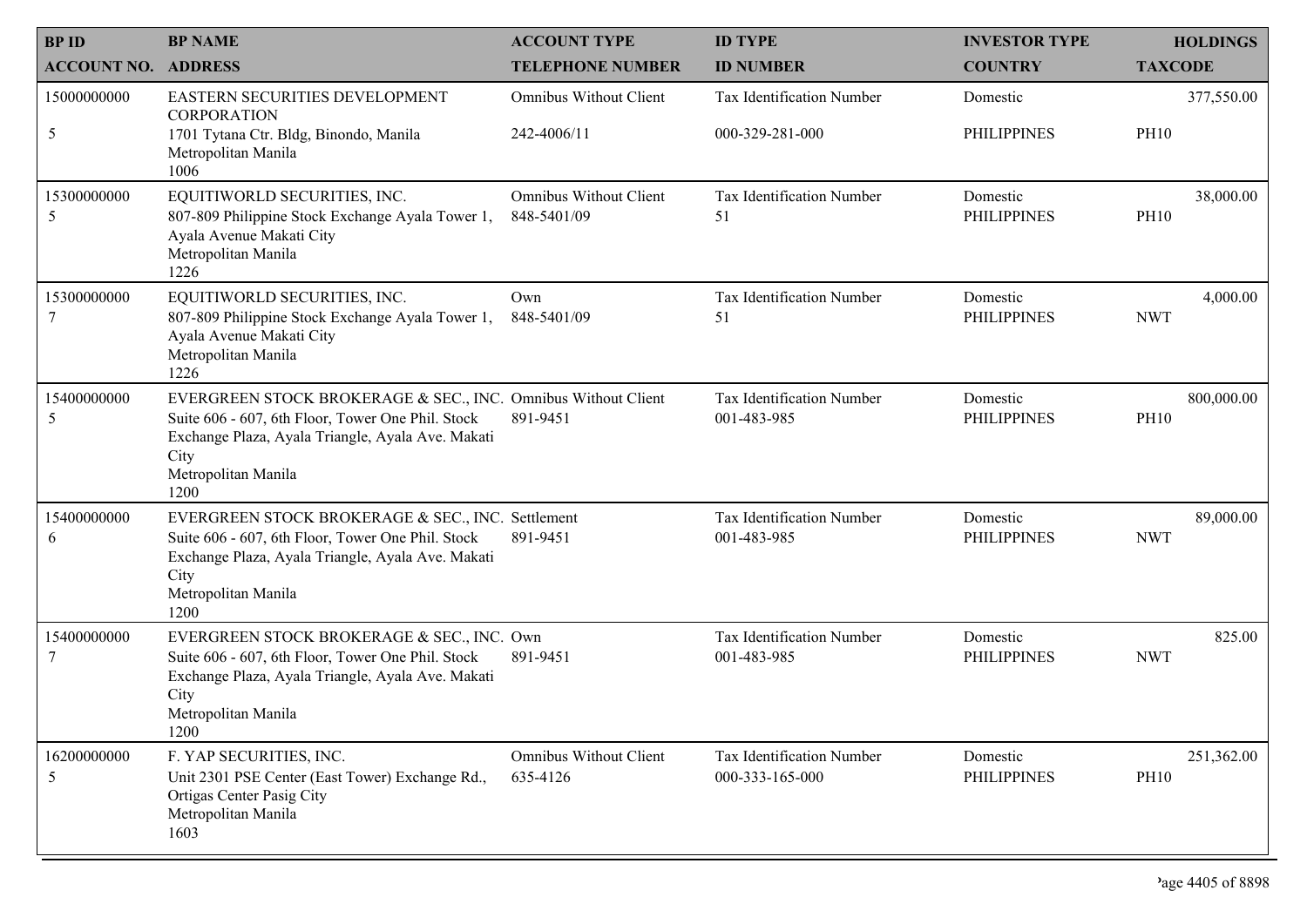| <b>BPID</b>                | <b>BP NAME</b>                                                                                                                                           | <b>ACCOUNT TYPE</b>                       | <b>ID TYPE</b>                               | <b>INVESTOR TYPE</b>           | <b>HOLDINGS</b>             |
|----------------------------|----------------------------------------------------------------------------------------------------------------------------------------------------------|-------------------------------------------|----------------------------------------------|--------------------------------|-----------------------------|
| <b>ACCOUNT NO. ADDRESS</b> |                                                                                                                                                          | <b>TELEPHONE NUMBER</b>                   | <b>ID NUMBER</b>                             | <b>COUNTRY</b>                 | <b>TAXCODE</b>              |
| 16700000000<br>5           | AURORA SECURITIES, INC.<br>UNIT 2405A WEST TOWER PHILIPPINE STOCK<br>EXCHANGE CENTRE ORTIGAS, PASIG CITY<br>Metropolitan Manila<br>1605                  | <b>Omnibus Without Client</b><br>633-5892 | Tax Identification Number<br>002-832-240     | Domestic<br><b>PHILIPPINES</b> | 150,500.00<br><b>PH10</b>   |
| 16800000000<br>5           | GLOBALINKS SECURITIES & STOCKS, INC.<br>#706 Ayala Tower One Ayala Avenue Cor. Paseo de 759-4136<br>Roxas St. Makati City<br>Metropolitan Manila<br>1226 | Omnibus Without Client                    | Tax Identification Number<br>65              | Domestic<br><b>PHILIPPINES</b> | 1,696,500.00<br><b>PH10</b> |
| 16800000000<br>7           | GLOBALINKS SECURITIES & STOCKS, INC.<br>#706 Ayala Tower One Ayala Avenue Cor. Paseo de 759-4136<br>Roxas St. Makati City<br>Metropolitan Manila<br>1226 | Own                                       | Tax Identification Number<br>65              | Domestic<br><b>PHILIPPINES</b> | 1,250.00<br><b>NWT</b>      |
| 16900000000<br>5           | JSG SECURITIES, INC.<br>4th Floor, A&T Building, 244 Escolta Street, Binondo 2429414<br>Manila<br>Metropolitan Manila<br>1006                            | Omnibus Without Client                    | Tax Identification Number<br>004-578-852-000 | Domestic<br><b>PHILIPPINES</b> | 73,750.00<br><b>PH10</b>    |
| 16900000000<br>6           | JSG SECURITIES, INC.<br>4th Floor, A&T Building, 244 Escolta Street, Binondo 2429414<br>Manila<br>Metropolitan Manila<br>1006                            | Settlement                                | Tax Identification Number<br>004-578-852-000 | Domestic<br><b>PHILIPPINES</b> | 87,000.00<br><b>NWT</b>     |
| 16900000003                | PIONEERINTER CONTINENTAL INSURANCE<br>CORP.                                                                                                              | Client                                    | Tax Identification Number                    | Domestic                       | 160,000.00                  |
|                            | 4th Floor, A&T Building, 244 Escolta Street, Binondo 812-7777<br>Manila<br>Metropolitan Manila<br>1006                                                   |                                           | 545                                          | <b>PHILIPPINES</b>             | <b>NWT</b>                  |
| 16900000004                | PIONEER INSURANCE & SURETY CORP<br>4th Floor, A&T Building, 244 Escolta Street, Binondo 817-1461<br>Manila<br>Metropolitan Manila<br>1006                | Client                                    | Tax Identification Number<br>332             | Domestic<br><b>PHILIPPINES</b> | 198,000.00<br><b>NWT</b>    |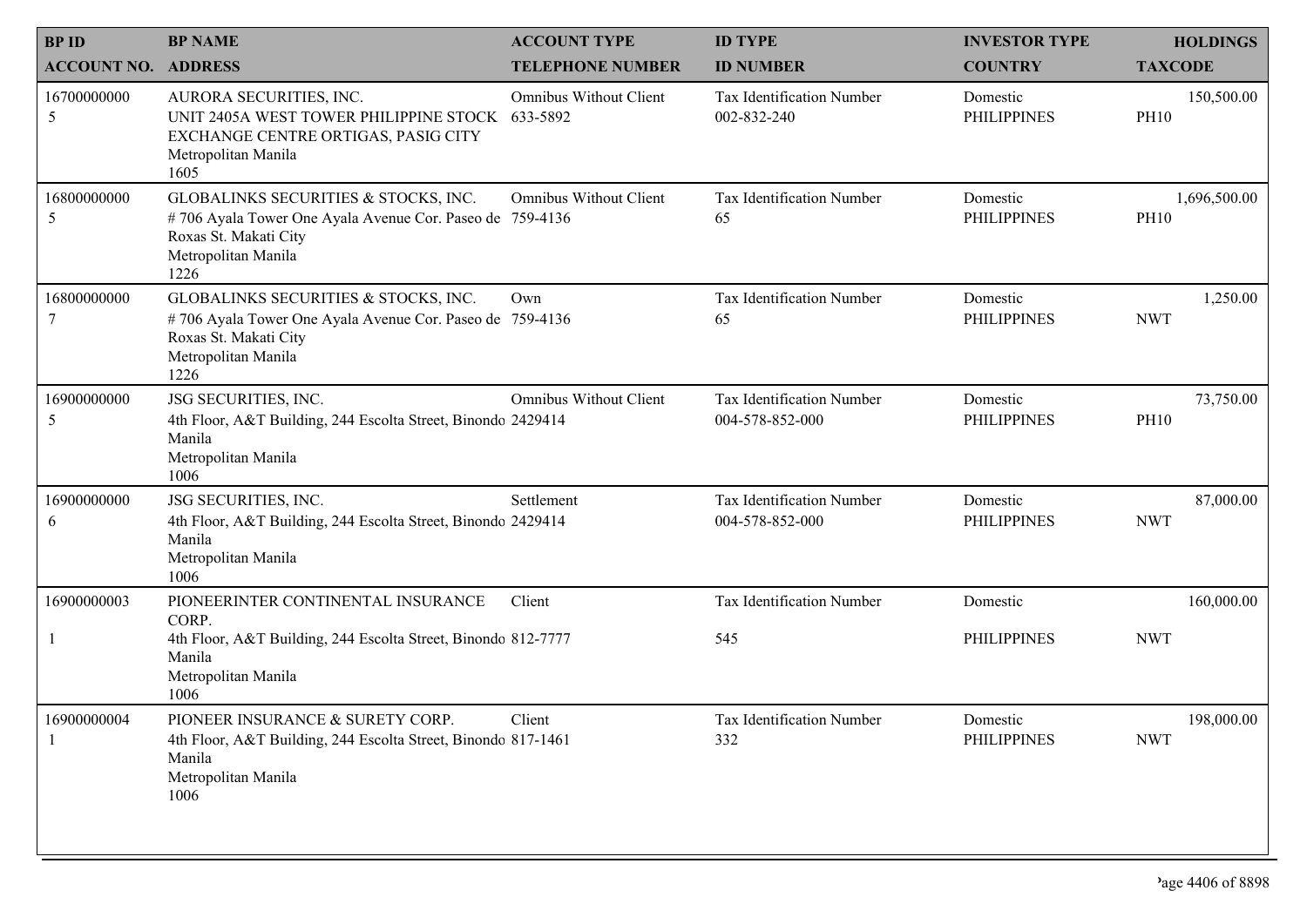| <b>BPID</b>                | <b>BP NAME</b>                                                                                                                                            | <b>ACCOUNT TYPE</b>                            | <b>ID TYPE</b>                               | <b>INVESTOR TYPE</b>           | <b>HOLDINGS</b>              |
|----------------------------|-----------------------------------------------------------------------------------------------------------------------------------------------------------|------------------------------------------------|----------------------------------------------|--------------------------------|------------------------------|
| <b>ACCOUNT NO. ADDRESS</b> |                                                                                                                                                           | <b>TELEPHONE NUMBER</b>                        | <b>ID NUMBER</b>                             | <b>COUNTRY</b>                 | <b>TAXCODE</b>               |
| 17000000000<br>5           | GOLDSTAR SECURITIES, INC.<br>2201-B East Tower, PSE Centre Exchange Rd, Ortiga 633-7485/86<br>Center Pasig City<br>Metropolitan Manila<br>1600            | <b>Omnibus Without Client</b>                  | Tax Identification Number<br>000-222-746-000 | Domestic<br><b>PHILIPPINES</b> | 103,200.00<br><b>PH10</b>    |
| 17000000000<br>14          | <b>GOLDSTAR SECURITIES, INC.</b><br>2201-B East Tower, PSE Centre Exchange Rd, Ortiga 633-7485/86<br>Center Pasig City<br>Metropolitan Manila<br>1600     | Settlement                                     | Tax Identification Number<br>000-222-746-000 | Domestic<br><b>PHILIPPINES</b> | 215,800.00<br><b>PH10</b>    |
| 17200000000<br>5           | GUILD SECURITIES, INC.<br>Unit 1215 Tower One & Exchange Plaza Ayala Ave., 8919232<br>Makati City<br>Metropolitan Manila<br>1226                          | Omnibus Without Client                         | Tax Identification Number<br>69              | Domestic<br><b>PHILIPPINES</b> | 5,388,952.00<br><b>PH10</b>  |
| 17400000000<br>5           | HDI SECURITIES, INC.<br>UNIT 2305-B 23/F ORIENT SQUARE BLDG., F.<br>ORTIGAS, JR. ROAD, ORTIGAS CENTRE, PASIG<br>CITY, 1605<br>Metropolitan Manila<br>1605 | <b>Omnibus Without Client</b><br>891-9598      | Tax Identification Number<br>001-670-271-000 | Domestic<br><b>PHILIPPINES</b> | 19,974,000.00<br><b>PH10</b> |
| 17500000000<br>5           | H. E. BENNETT SECURITIES, INC.<br>Rm. 1704 World Trade Exchange Bldg., 215 Juan Lur 242-5733<br>St., Binondo, Manila<br>Metropolitan Manila<br>1006       | <b>Omnibus Without Client</b>                  | Tax Identification Number<br>000-334-004     | Domestic<br><b>PHILIPPINES</b> | 766,100.00<br><b>PH10</b>    |
| 17800000000<br>5           | HK SECURITIES, INC.<br>Suite 102 Columbia Tower, Ortigas Ave.,<br>Mandaluyong City<br>Metropolitan Manila<br>1600                                         | <b>Omnibus Without Client</b><br>6336991 to 96 | Tax Identification Number<br>75              | Domestic<br><b>PHILIPPINES</b> | 1,000.00<br><b>PH10</b>      |
| 17900000000<br>5           | I. ACKERMAN & CO., INC.<br>Suite 705, Tower I Bldg. PSE Plaza, Ayala Triangle 891-9071<br>Ayala Ave., Makati City<br>Metropolitan Manila<br>1226          | Omnibus Without Client                         | Tax Identification Number<br>76              | Domestic<br><b>PHILIPPINES</b> | 4,730.00<br><b>PH10</b>      |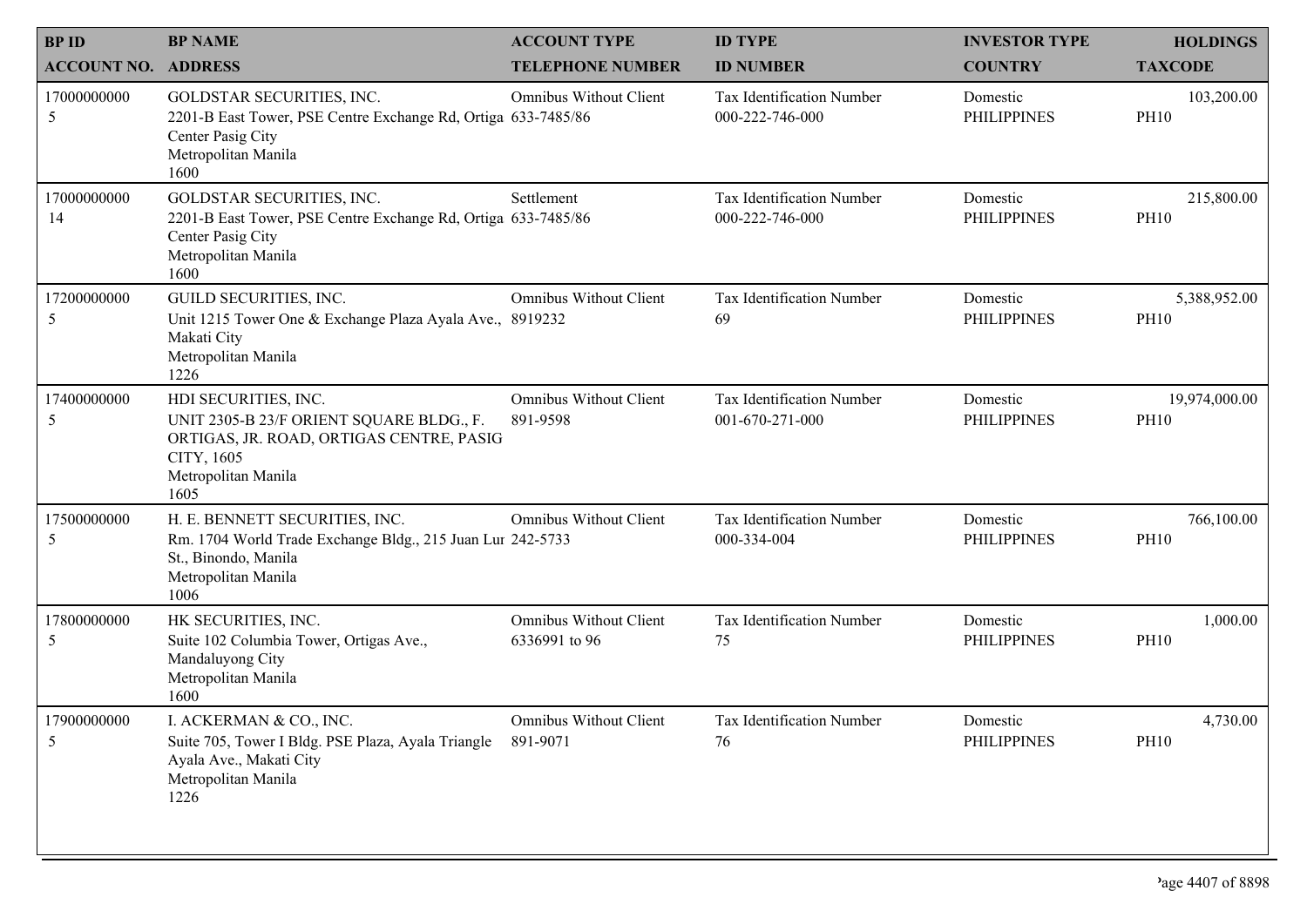| <b>BPID</b>                | <b>BP NAME</b>                                                                                                                                                    | <b>ACCOUNT TYPE</b>                               | <b>ID TYPE</b>                               | <b>INVESTOR TYPE</b>           | <b>HOLDINGS</b>           |
|----------------------------|-------------------------------------------------------------------------------------------------------------------------------------------------------------------|---------------------------------------------------|----------------------------------------------|--------------------------------|---------------------------|
| <b>ACCOUNT NO. ADDRESS</b> |                                                                                                                                                                   | <b>TELEPHONE NUMBER</b>                           | <b>ID NUMBER</b>                             | <b>COUNTRY</b>                 | <b>TAXCODE</b>            |
| 17900000000<br>6           | I. ACKERMAN & CO., INC.<br>Suite 705, Tower I Bldg. PSE Plaza, Ayala Triangle<br>Ayala Ave., Makati City<br>Metropolitan Manila<br>1226                           | Settlement<br>891-9071                            | Tax Identification Number<br>76              | Domestic<br><b>PHILIPPINES</b> | 1,000.00<br><b>NWT</b>    |
| 18000000000<br>5           | I. B. GIMENEZ SECURITIES, INC.<br>3/F NEW ROSARIO ORTIGAS ARCADE, NO. 42,<br>ORTIGAS EXTENSION, ROSARIO, PASIG CITY<br>Metropolitan Manila<br>1600                | <b>Omnibus Without Client</b><br>628-0000-325-336 | Tax Identification Number<br>000-329-846-000 | Domestic<br><b>PHILIPPINES</b> | 80,500.00<br><b>PH10</b>  |
| 18100000000<br>5           | INVESTORS SECURITIES, INC,<br>Unit 604-605 Tower One & Exchange Plaza Ayala<br>Triangle, Ayala Ave. cor Paseo de Roxas Makati City<br>Metropolitan Manila<br>1200 | <b>Omnibus Without Client</b><br>8431210          | Tax Identification Number<br>000-123-697-000 | Domestic<br><b>PHILIPPINES</b> | 522,010.00<br><b>PH10</b> |
| 18200000000<br>5           | IMPERIAL, DE GUZMAN, ABALOS & CO., INC.<br>Ground Floor, EDSA Central Square Shaw Boulevard 6332686<br>Mandaluyong City<br>Metropolitan Manila<br>1552            | <b>Omnibus Without Client</b>                     | Tax Identification Number<br>000-121-920     | Domestic<br><b>PHILIPPINES</b> | 105,050.00<br><b>PH10</b> |
| 18200000000<br>6           | IMPERIAL, DE GUZMAN, ABALOS & CO., INC.<br>Ground Floor, EDSA Central Square Shaw Boulevard 6332686<br>Mandaluyong City<br>Metropolitan Manila<br>1552            | Settlement                                        | Tax Identification Number<br>000-121-920     | Domestic<br><b>PHILIPPINES</b> | 200.00<br><b>NWT</b>      |
| 18200000000<br>7           | IMPERIAL, DE GUZMAN, ABALOS & CO., INC.<br>Ground Floor, EDSA Central Square Shaw Boulevard 6332686<br>Mandaluyong City<br>Metropolitan Manila<br>1552            | Own                                               | Tax Identification Number<br>000-121-920     | Domestic<br><b>PHILIPPINES</b> | 62.00<br><b>NWT</b>       |
| 18700000000                | ASIAN CAPITAL EQUITIES, INC.<br>6/F Tower 1 & Exchange Plaza Ayala Ave., cor Paseo 8485126<br>de Roxas, Makati City<br>Metropolitan Manila<br>1226                | <b>Omnibus Without Client</b>                     | Tax Identification Number<br>84              | Domestic<br><b>PHILIPPINES</b> | 7,000.00<br><b>PH10</b>   |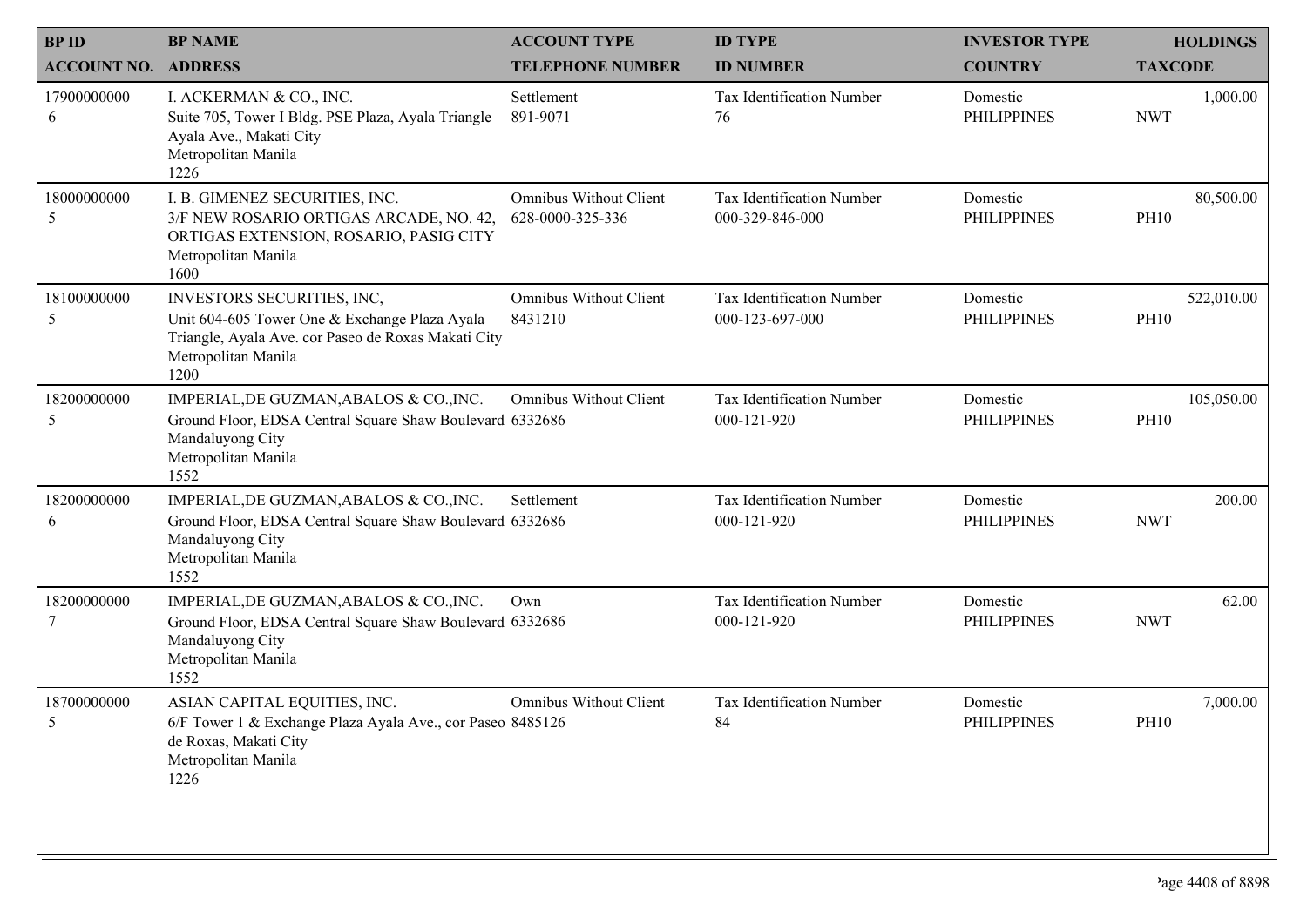| <b>BPID</b>                | <b>BP NAME</b>                                                                                                                                                        | <b>ACCOUNT TYPE</b>                         | <b>ID TYPE</b>                                  | <b>INVESTOR TYPE</b>           | <b>HOLDINGS</b>            |
|----------------------------|-----------------------------------------------------------------------------------------------------------------------------------------------------------------------|---------------------------------------------|-------------------------------------------------|--------------------------------|----------------------------|
| <b>ACCOUNT NO. ADDRESS</b> |                                                                                                                                                                       | <b>TELEPHONE NUMBER</b>                     | <b>ID NUMBER</b>                                | <b>COUNTRY</b>                 | <b>TAXCODE</b>             |
| 19000000000<br>5           | VALUE QUEST SECURITIES CORPORATION<br>Unit 1006B West Tower, Philippine Stock Exchange<br>Centre, Exchange Road, Ortigas, Pasig City<br>Metropolitan Manila<br>$00\,$ | <b>Omnibus Without Client</b><br>892-1816   | Tax Identification Number<br>000-165-611-000.L0 | Domestic<br><b>PHILIPPINES</b> | 80,000.00<br><b>PH10</b>   |
| 19200000000<br>14          | STRATEGIC EQUITIES CORP.<br>Unit 610-611 PSE Plaza, Tower I, Ayala Triangle,<br>Ayala Ave., Makati City<br>Metropolitan Manila<br>1226                                | Settlement<br>759-4055                      | Tax Identification Number<br>89                 | Domestic<br><b>PHILIPPINES</b> | 112,501.00<br><b>PH10</b>  |
| 19300000000<br>5           | LARRGO SECURITIES CO., INC.<br>Rm. 202 2/F Rufino Building, Ayala Avenue, Makati 8101353<br>City<br>Metropolitan Manila<br>1226                                       | <b>Omnibus Without Client</b>               | Tax Identification Number<br>90                 | Domestic<br><b>PHILIPPINES</b> | 291,250.00<br><b>PH10</b>  |
| 19300000000<br>7           | LARRGO SECURITIES CO., INC.<br>Rm. 202 2/F Rufino Building, Ayala Avenue, Makati 8101353<br>City<br>Metropolitan Manila<br>1226                                       | Own                                         | Tax Identification Number<br>90                 | Domestic<br><b>PHILIPPINES</b> | 2,000.00<br><b>NWT</b>     |
| 19800000000                | LUCKY SECURITIES, INC.<br>Unit 1402-B PSE Center Exchange Road, Ortigas<br>Center Pasig City<br>Metropolitan Manila<br>1600                                           | Omnibus Without Client<br>6346747/60        | Tax Identification Number<br>95                 | Foreign<br><b>PHILIPPINES</b>  | 2,523,000.00<br>FMX1       |
| 19800000000<br>5           | LUCKY SECURITIES, INC.<br>Unit 1402-B PSE Center Exchange Road, Ortigas<br>Center Pasig City<br>Metropolitan Manila<br>1600                                           | <b>Omnibus Without Client</b><br>6346747/60 | Tax Identification Number<br>95                 | Domestic<br><b>PHILIPPINES</b> | 4,559,750.00<br><b>NWT</b> |
| 19800000000<br>6.          | LUCKY SECURITIES, INC.<br>Unit 1402-B PSE Center Exchange Road, Ortigas<br>Center Pasig City<br>Metropolitan Manila<br>1600                                           | Settlement<br>6346747/60                    | Tax Identification Number<br>95                 | Domestic<br><b>PHILIPPINES</b> | 575,000.00<br><b>NWT</b>   |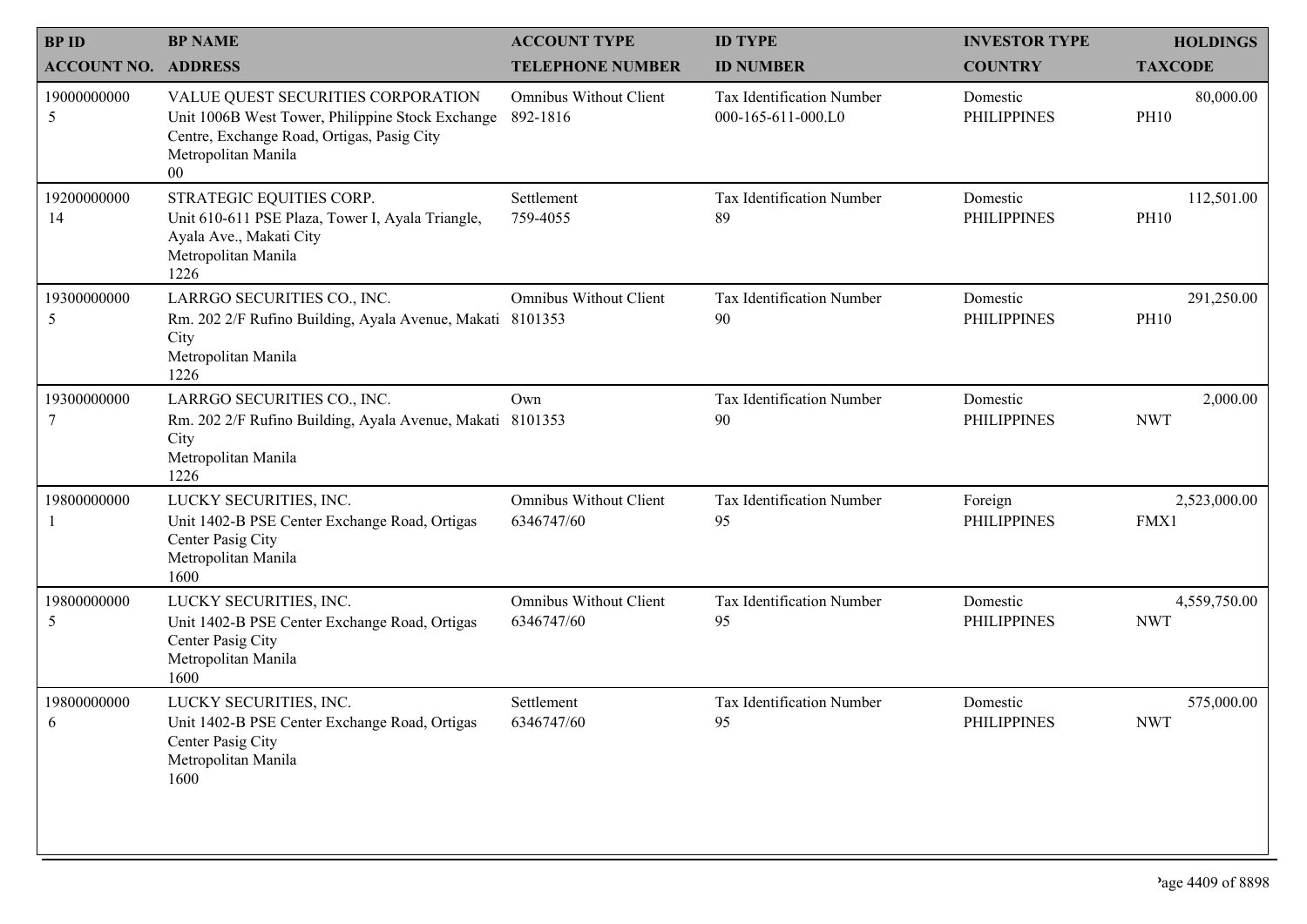| <b>BPID</b>        | <b>BP NAME</b>                                                                                                                                                                  | <b>ACCOUNT TYPE</b>                          | <b>ID TYPE</b>                               | <b>INVESTOR TYPE</b>           | <b>HOLDINGS</b>              |
|--------------------|---------------------------------------------------------------------------------------------------------------------------------------------------------------------------------|----------------------------------------------|----------------------------------------------|--------------------------------|------------------------------|
| <b>ACCOUNT NO.</b> | <b>ADDRESS</b>                                                                                                                                                                  | <b>TELEPHONE NUMBER</b>                      | <b>ID NUMBER</b>                             | <b>COUNTRY</b>                 | <b>TAXCODE</b>               |
| 19900000000<br>5   | LUYS SECURITIES COMPANY, INC.<br>28/F LKG Tower 6801 Ayala Ave. Makati City<br>Metropolitan Manila<br>1200                                                                      | <b>Omnibus Without Client</b><br>5231040     | Tax Identification Number<br>96              | Domestic<br><b>PHILIPPINES</b> | 19,000.00<br><b>PH10</b>     |
| 20000000000<br>5   | MANDARIN SECURITIES CORPORATION<br>28/F LKG Tower 6801 Ayala Ave. Makati City<br>Metropolitan Manila<br>1200                                                                    | <b>Omnibus Without Client</b><br>523-8311/16 | Tax Identification Number<br>97              | Domestic<br><b>PHILIPPINES</b> | 1,402,000.00<br><b>PH10</b>  |
| 20300000000<br>5   | COL Financial Group, Inc.<br>2401-B EAST TOWER, PSE CENTRE EXCHANGE 635-5735<br>ROAD, ORTIGAS CENTER PASIG CITY<br>Metropolitan Manila<br>1605                                  | <b>Omnibus Without Client</b>                | Tax Identification Number<br>203-523-208     | Domestic<br><b>PHILIPPINES</b> | 16,572,154.00<br><b>PH10</b> |
| 20300000000<br>18  | COL Financial Group, Inc.<br>2401-B EAST TOWER, PSE CENTRE EXCHANGE 635-5735<br>ROAD, ORTIGAS CENTER PASIG CITY<br>Metropolitan Manila<br>1605                                  | Settlement                                   | Tax Identification Number<br>203-523-208     | Foreign<br><b>PHILIPPINES</b>  | 48,000.00<br><b>RA10</b>     |
| 20500000000<br>5   | MERCANTILE SECURITIES CORP.<br>UNIT 804 FORT LEGEND TOWERS 3RD AVENUI 501-8872<br>COR. 31ST ST. FORT BONIFACIO GLOBAL CITY<br><b>TAGUIG CITY</b><br>Metropolitan Manila<br>1226 | <b>Omnibus Without Client</b>                | Tax Identification Number<br>000-161-457-000 | Domestic<br><b>PHILIPPINES</b> | 3,096,000.00<br><b>PH10</b>  |
| 20600000000<br>5   | MERIDIAN SECURITIES, INC.<br>Suite 2702B&C Tektite Tower I Ortigas Centre, Pasig 634-6931/36<br>City<br>Metropolitan Manila<br>1600                                             | <b>Omnibus Without Client</b>                | Tax Identification Number<br>000-338-748-000 | Domestic<br><b>PHILIPPINES</b> | 269,000.00<br><b>PH10</b>    |
| 20800000000<br>5   | MDR SECURITIES, INC.<br>Unit 1806, 8/F Medical Plaza Ortigas Bldg., Pasig Cit 891-9225<br>Metropolitan Manila<br>1226                                                           | <b>Omnibus Without Client</b>                | Tax Identification Number<br>105             | Domestic<br><b>PHILIPPINES</b> | 126,000.00<br><b>PH10</b>    |
| 21000000000<br>5   | MOUNT PEAK SECURITIES, INC.<br>#748 C.K. Bldg., Juan Luna St., Binondo, Manila<br>Metropolitan Manila<br>1006                                                                   | <b>Omnibus Without Client</b><br>241-8043    | Tax Identification Number<br>000-321-831-000 | Domestic<br><b>PHILIPPINES</b> | 35,000.00<br><b>PH10</b>     |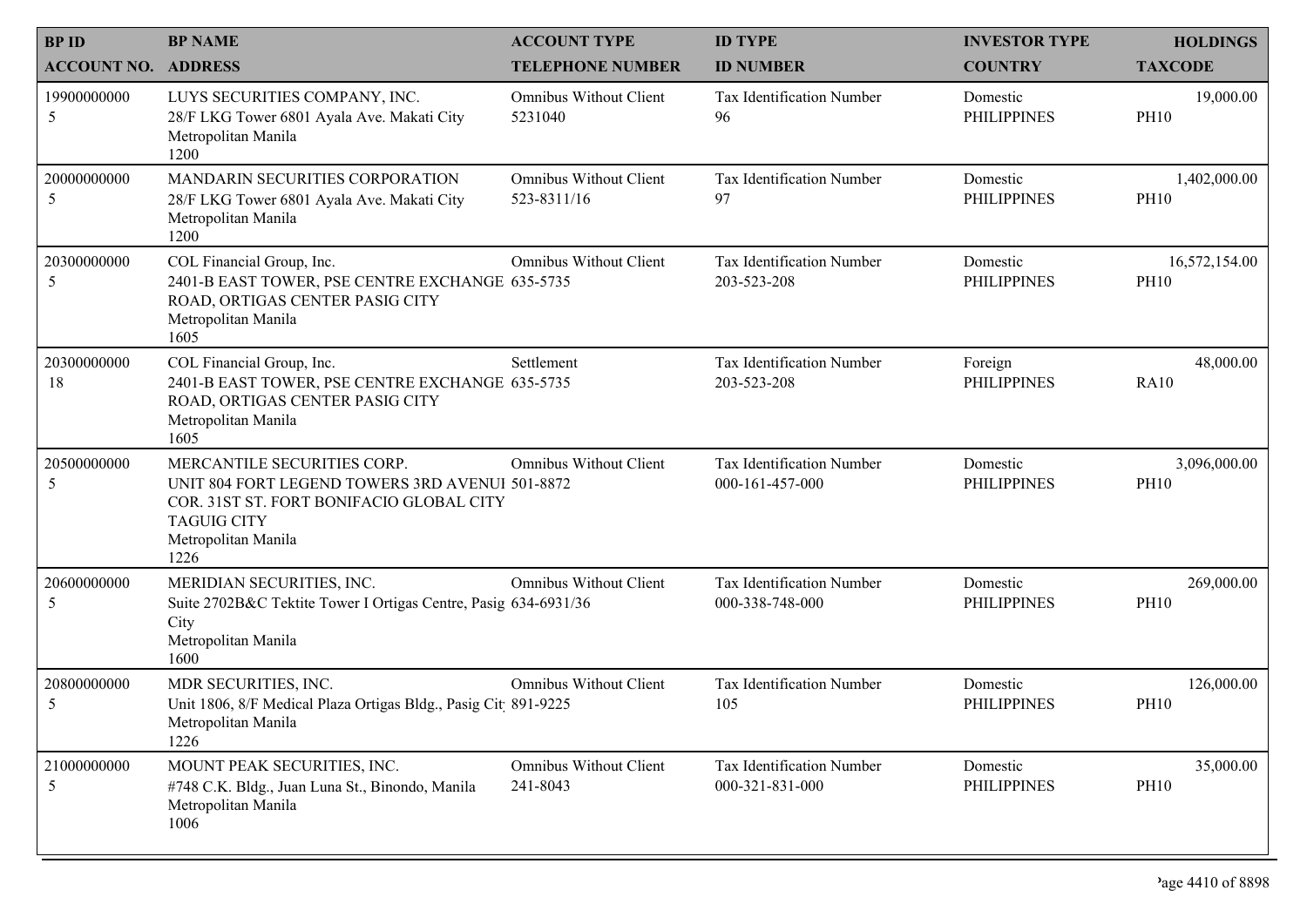| <b>BPID</b>                | <b>BP NAME</b>                                                                                                                                  | <b>ACCOUNT TYPE</b>                          | <b>ID TYPE</b>                               | <b>INVESTOR TYPE</b>           | <b>HOLDINGS</b>              |
|----------------------------|-------------------------------------------------------------------------------------------------------------------------------------------------|----------------------------------------------|----------------------------------------------|--------------------------------|------------------------------|
| <b>ACCOUNT NO. ADDRESS</b> |                                                                                                                                                 | <b>TELEPHONE NUMBER</b>                      | <b>ID NUMBER</b>                             | <b>COUNTRY</b>                 | <b>TAXCODE</b>               |
| 21100000000<br>5           | NEW WORLD SECURITIES CO., INC.<br>215 JUAN LUNA STREET, UNIT 2608 WORLD<br>TRADE EXCHANGE BLDG., BINONDO, MANILA<br>Metropolitan Manila<br>1006 | <b>Omnibus Without Client</b><br>2421767     | Tax Identification Number<br>000-327-414-000 | Domestic<br><b>PHILIPPINES</b> | 246,750.00<br><b>PH10</b>    |
| 21500000000<br>5           | OPTIMUM SECURITIES CORPORATION<br>No. 11 E. O. Bldg., United St. cor. 2nd St. Bo.<br>Kapitolyo, Pasig City<br>Metropolitan Manila<br>1650       | <b>Omnibus Without Client</b><br>631-7831/36 | Tax Identification Number<br>000-287-524-000 | Domestic<br><b>PHILIPPINES</b> | 37,250.00<br><b>PH10</b>     |
| 21700000000<br>5           | RCBC SECURITIES, INC.<br>Unit 1008 Tower I & Exchange Plaza Ayala Avenue, 8485183<br>Makati City<br>Metropolitan Manila<br>1200                 | Omnibus Without Client                       | Tax Identification Number<br>000-165-644-000 | Domestic<br><b>PHILIPPINES</b> | 32,750.00<br><b>PH10</b>     |
| 21700000000<br>22          | RCBC SECURITIES, INC.<br>Unit 1008 Tower I & Exchange Plaza Ayala Avenue,<br>Makati City<br>Metropolitan Manila<br>1200                         | Settlement<br>8485183                        | Tax Identification Number<br>000-165-644-000 | Foreign<br><b>PHILIPPINES</b>  | 2,000.00<br><b>US03</b>      |
| 21800000000<br>5           | PAN ASIA SECURITIES CORP.<br>910 Tower One & Exchange Plaza Ayala Avenue,<br>Makati City<br>Metropolitan Manila<br>1200                         | <b>Omnibus Without Client</b><br>8919173     | Tax Identification Number<br>000-135-142     | Domestic<br><b>PHILIPPINES</b> | 29,464,430.00<br><b>PH10</b> |
| 21800000000<br>6           | PAN ASIA SECURITIES CORP.<br>910 Tower One & Exchange Plaza Ayala Avenue,<br>Makati City<br>Metropolitan Manila<br>1200                         | Settlement<br>8919173                        | Tax Identification Number<br>000-135-142     | Domestic<br><b>PHILIPPINES</b> | 705,000.00<br><b>NWT</b>     |
| 21800000000<br>18          | PAN ASIA SECURITIES CORP.<br>910 Tower One & Exchange Plaza Ayala Avenue,<br>Makati City<br>Metropolitan Manila<br>1200                         | Settlement<br>8919173                        | Tax Identification Number<br>000-135-142     | Foreign<br>PHILIPPINES         | 908,000.00<br><b>RA10</b>    |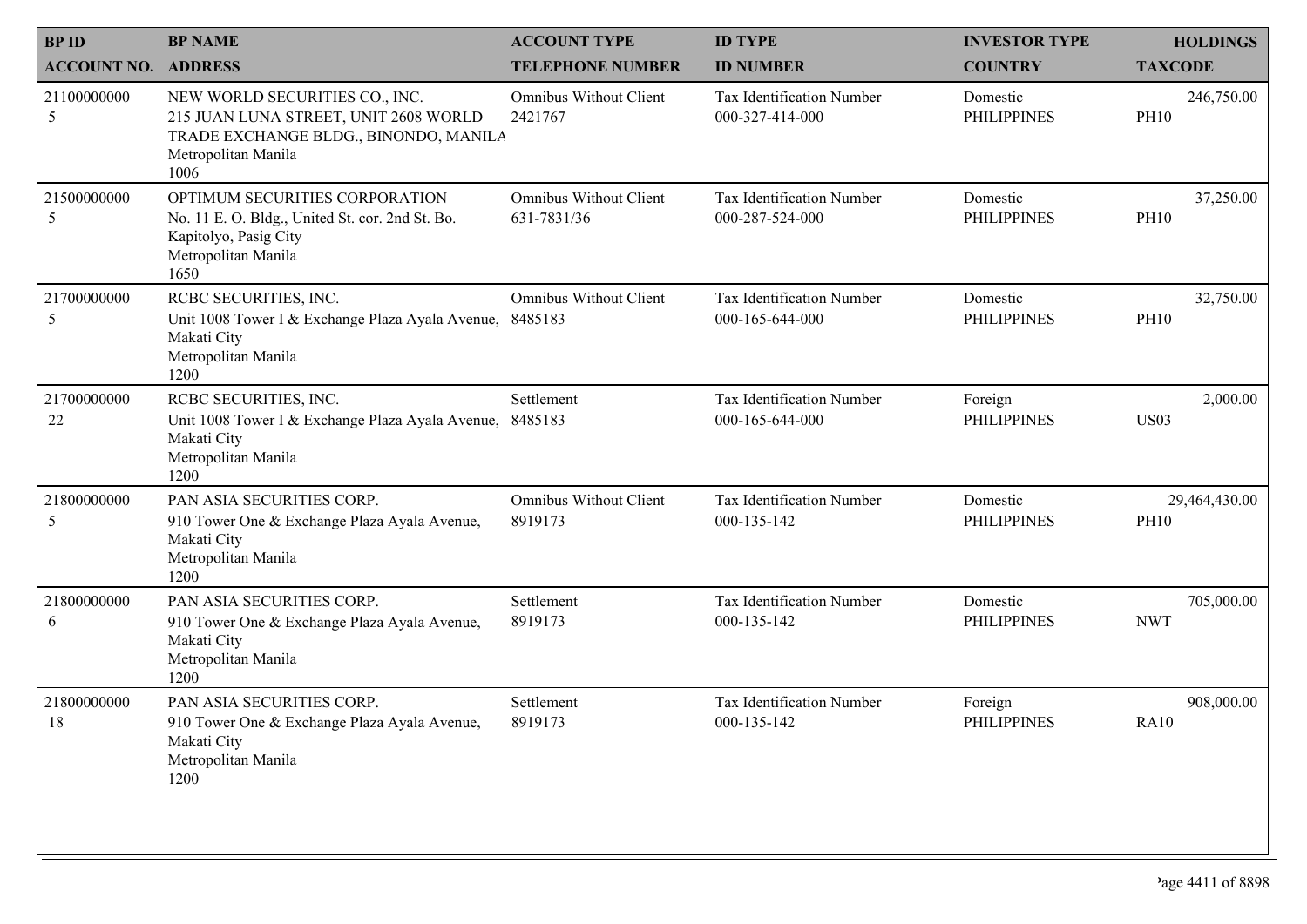| <b>BPID</b>        | <b>BP NAME</b>                                                                                                                                                          | <b>ACCOUNT TYPE</b>           | <b>ID TYPE</b>                               | <b>INVESTOR TYPE</b>           | <b>HOLDINGS</b>             |
|--------------------|-------------------------------------------------------------------------------------------------------------------------------------------------------------------------|-------------------------------|----------------------------------------------|--------------------------------|-----------------------------|
| <b>ACCOUNT NO.</b> | <b>ADDRESS</b>                                                                                                                                                          | <b>TELEPHONE NUMBER</b>       | <b>ID NUMBER</b>                             | <b>COUNTRY</b>                 | <b>TAXCODE</b>              |
| 21900000000<br>5   | PAPA SECURITIES CORPORATION<br>GROUND FLOOR, ACE BUILDING, DE LA ROSA 817-8433<br>CORNER RADA ST., LEGASPI VILLAGE, MAKA'<br><b>CITY</b><br>Metropolitan Manila<br>1200 | Omnibus Without Client        | Tax Identification Number<br>000-215-520     | Domestic<br><b>PHILIPPINES</b> | 661,150.00<br><b>PH10</b>   |
| 21900000000<br>6   | PAPA SECURITIES CORPORATION<br>GROUND FLOOR, ACE BUILDING, DE LA ROSA 817-8433<br>CORNER RADA ST., LEGASPI VILLAGE, MAKA'<br><b>CITY</b><br>Metropolitan Manila<br>1200 | Settlement                    | Tax Identification Number<br>000-215-520     | Domestic<br><b>PHILIPPINES</b> | 943,100.00<br><b>NWT</b>    |
| 22000000000<br>2   | MAYBANK ATR KIM ENG SECURITIES, INC.<br>17/F Tower One & Exchange Plaza, Ayala Triangle,<br>Ayala Avenue Makati City<br>Metropolitan Manila<br>1226                     | Settlement<br>849-8855        | Tax Identification Number<br>000-168-671-000 | Foreign<br><b>PHILIPPINES</b>  | 6,578,500.00<br>FMX1        |
| 22000000000<br>6   | MAYBANK ATR KIM ENG SECURITIES, INC.<br>17/F Tower One & Exchange Plaza, Ayala Triangle,<br>Ayala Avenue Makati City<br>Metropolitan Manila<br>1226                     | Settlement<br>849-8855        | Tax Identification Number<br>000-168-671-000 | Domestic<br><b>PHILIPPINES</b> | 400,000.00<br><b>NWT</b>    |
| 22000000000<br>14  | MAYBANK ATR KIM ENG SECURITIES, INC.<br>17/F Tower One & Exchange Plaza, Ayala Triangle,<br>Ayala Avenue Makati City<br>Metropolitan Manila<br>1226                     | Settlement<br>849-8855        | Tax Identification Number<br>000-168-671-000 | Domestic<br><b>PHILIPPINES</b> | 1,388,500.00<br><b>PH10</b> |
| 22000000000<br>18  | MAYBANK ATR KIM ENG SECURITIES, INC.<br>17/F Tower One & Exchange Plaza, Ayala Triangle,<br>Ayala Avenue Makati City<br>Metropolitan Manila<br>1226                     | Settlement<br>849-8855        | Tax Identification Number<br>000-168-671-000 | Foreign<br><b>PHILIPPINES</b>  | 75,000.00<br><b>RA10</b>    |
| 22300000000<br>5   | PLATINUM SECURITIES, INC.<br>Unit 801, Antel Corporate Ctr., 121 Valero St., Salced 887-11-78<br>Village Makati City<br>Metropolitan Manila<br>1200                     | <b>Omnibus Without Client</b> | Tax Identification Number<br>000-532-022     | Domestic<br><b>PHILIPPINES</b> | 750.00<br><b>PH10</b>       |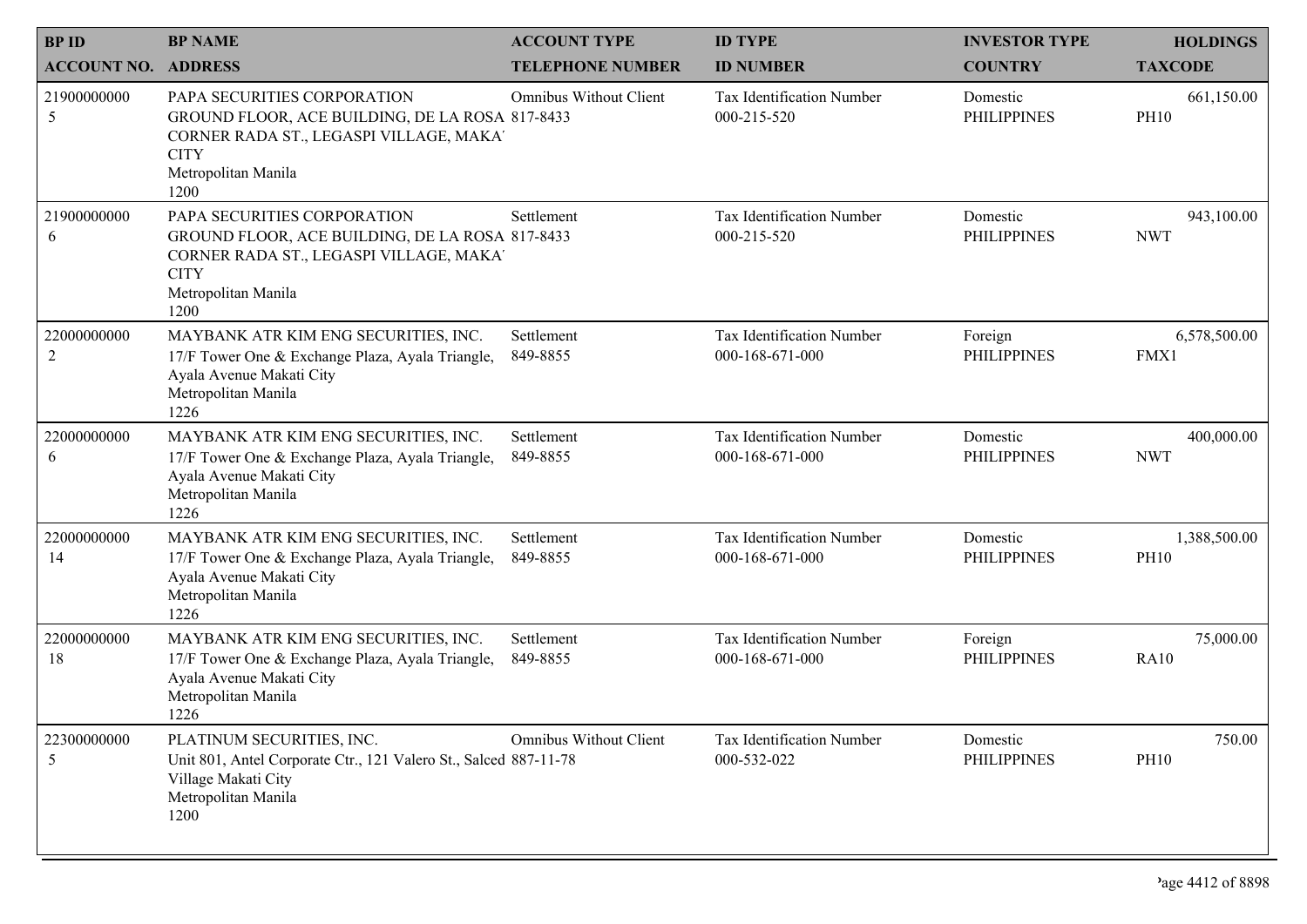| <b>BPID</b>                | <b>BP NAME</b>                                                                                                                                                             | <b>ACCOUNT TYPE</b>                       | <b>ID TYPE</b>                               | <b>INVESTOR TYPE</b>           | <b>HOLDINGS</b>           |
|----------------------------|----------------------------------------------------------------------------------------------------------------------------------------------------------------------------|-------------------------------------------|----------------------------------------------|--------------------------------|---------------------------|
| <b>ACCOUNT NO. ADDRESS</b> |                                                                                                                                                                            | <b>TELEPHONE NUMBER</b>                   | <b>ID NUMBER</b>                             | <b>COUNTRY</b>                 | <b>TAXCODE</b>            |
| 22400000000<br>5           | PNB SECURITIES, INC.<br>3/F PNB Financial Center Roxas Blvd., Pasay City<br>Metropolitan Manila<br>1300                                                                    | <b>Omnibus Without Client</b><br>526-3466 | Tax Identification Number<br>000-198-201-000 | Domestic<br><b>PHILIPPINES</b> | 91,250.00<br><b>PH10</b>  |
| 22500000000<br>5           | PREMIUM SECURITIES, INC.<br>Unit 1415, Tower 1 & Exchange Plaza Ayala Avenue 848-5915/17<br>cor. Paseo de Roxas Makati City<br>Metropolitan Manila<br>1259                 | <b>Omnibus Without Client</b>             | Tax Identification Number<br>121             | Domestic<br><b>PHILIPPINES</b> | 615,600.00<br><b>PH10</b> |
| 22900000000<br>6           | SALISBURY BKT SECURITIES CORPORATION<br>Unit 207 Cityland Condominium 10 - Tower 2 6817<br>H.V. De La Costa St. cor. Ayala Ave. Makati City<br>Metropolitan Manila<br>1200 | Settlement<br>892-88-34                   | Tax Identification Number<br>000-598-559-000 | Domestic<br><b>PHILIPPINES</b> | 14,000.00<br><b>NWT</b>   |
| 23000000000                | <b>QUALITY INVESTMENTS &amp; SECURITIES</b><br><b>CORPORATION</b>                                                                                                          | Omnibus Without Client                    | Tax Identification Number                    | Domestic                       | 3,548,750.00              |
| 5                          | Suite 1602 Tytana Plaza Oriente St, Binondo Manila 241-0547<br>Metropolitan Manila<br>1006                                                                                 |                                           | 000-333-614-000                              | <b>PHILIPPINES</b>             | <b>PH10</b>               |
| 23000000000                | <b>QUALITY INVESTMENTS &amp; SECURITIES</b><br><b>CORPORATION</b>                                                                                                          | Own                                       | Tax Identification Number                    | Domestic                       | 30,000.00                 |
| 7                          | Suite 1602 Tytana Plaza Oriente St, Binondo Manila<br>Metropolitan Manila<br>1006                                                                                          | 241-0547                                  | 000-333-614-000                              | <b>PHILIPPINES</b>             | <b>NWT</b>                |
| 23000000000                | QUALITY INVESTMENTS & SECURITIES<br><b>CORPORATION</b>                                                                                                                     | Settlement                                | Tax Identification Number                    | Foreign                        | 388,000.00                |
| 18                         | Suite 1602 Tytana Plaza Oriente St, Binondo Manila<br>Metropolitan Manila<br>1006                                                                                          | 241-0547                                  | 000-333-614-000                              | <b>PHILIPPINES</b>             | <b>RA10</b>               |
| 23000000000                | <b>QUALITY INVESTMENTS &amp; SECURITIES</b><br>CORPORATION                                                                                                                 | Settlement                                | Tax Identification Number                    | Foreign                        | 10,000.00                 |
| 20                         | Suite 1602 Tytana Plaza Oriente St, Binondo Manila 241-0547<br>Metropolitan Manila<br>1006                                                                                 |                                           | 000-333-614-000                              | <b>PHILIPPINES</b>             | <b>FTXN</b>               |
|                            |                                                                                                                                                                            |                                           |                                              |                                |                           |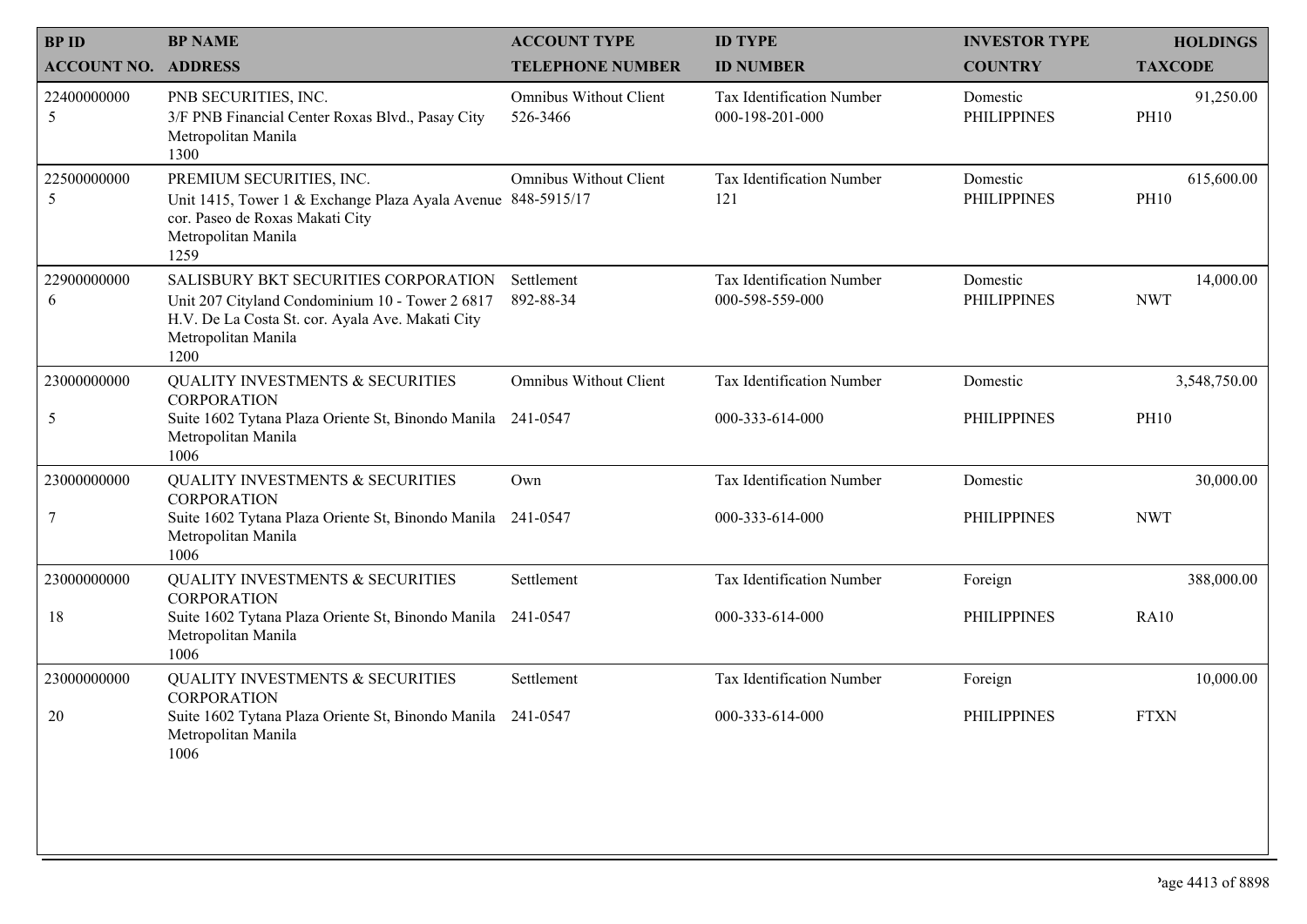| <b>BPID</b>                | <b>BP NAME</b>                                                                                                                                                                          | <b>ACCOUNT TYPE</b>                             | <b>ID TYPE</b>                               | <b>INVESTOR TYPE</b>           | <b>HOLDINGS</b>             |
|----------------------------|-----------------------------------------------------------------------------------------------------------------------------------------------------------------------------------------|-------------------------------------------------|----------------------------------------------|--------------------------------|-----------------------------|
| <b>ACCOUNT NO. ADDRESS</b> |                                                                                                                                                                                         | <b>TELEPHONE NUMBER</b>                         | <b>ID NUMBER</b>                             | <b>COUNTRY</b>                 | <b>TAXCODE</b>              |
| 23000000000<br>21          | <b>QUALITY INVESTMENTS &amp; SECURITIES</b><br><b>CORPORATION</b><br>Suite 1602 Tytana Plaza Oriente St, Binondo Manila                                                                 | Settlement<br>241-0547                          | Tax Identification Number<br>000-333-614-000 | Domestic<br><b>PHILIPPINES</b> | 40,000.00<br><b>PH25</b>    |
|                            | Metropolitan Manila<br>1006                                                                                                                                                             |                                                 |                                              |                                |                             |
| 23100000000<br>5           | R & L INVESTMENTS, INC.<br>675 Lee St., Mandaluyong City<br>Metropolitan Manila<br>1501                                                                                                 | <b>Omnibus Without Client</b><br>7247210/705207 | Tax Identification Number<br>127             | Domestic<br><b>PHILIPPINES</b> | 18,000.00<br><b>PH10</b>    |
| 23200000000<br>6           | ALAKOR SECURITIES CORPORATION<br>9/F Quad Alpha Centrum, 125 Pioneer St.<br>Mandaluyong City<br>Metropolitan Manila<br>1550                                                             | Settlement<br>631-8041/42                       | Tax Identification Number<br>003-461-151-000 | Domestic<br><b>PHILIPPINES</b> | 10,000.00<br><b>NWT</b>     |
| 23300000000<br>5           | R. COYIUTO SECURITIES, INC.<br>5/F Corinthian Plaza, Paseo de Roxas, Legaspi Village 811-3064<br>Makati City<br>Metropolitan Manila<br>$\overline{0}$                                   | <b>Omnibus Without Client</b>                   | Tax Identification Number<br>000-329-417     | Domestic<br><b>PHILIPPINES</b> | 1,392,500.00<br><b>PH10</b> |
| 23500000000<br>5           | REGINA CAPITAL DEVELOPMENT CORPORATI Omnibus Without Client<br>Unit 806 Tower 1 & Exchange Plaza Ayala Triangle, 848-5482/84<br>Ayala Avenue Makati City<br>Metropolitan Manila<br>1226 |                                                 | Tax Identification Number<br>131             | Domestic<br><b>PHILIPPINES</b> | 284,250.00<br><b>PH10</b>   |
| 23500000000<br>6           | REGINA CAPITAL DEVELOPMENT CORPORATI Settlement<br>Unit 806 Tower 1 & Exchange Plaza Ayala Triangle, 848-5482/84<br>Ayala Avenue Makati City<br>Metropolitan Manila<br>1226             |                                                 | Tax Identification Number<br>131             | Domestic<br><b>PHILIPPINES</b> | 1,000.00<br><b>NWT</b>      |
| 23600000000<br>5           | R. NUBLA SECURITIES, INC.<br>Rm 405 Co Ban Kiat Building II, 231 Juan Luna St.,<br>Binondo, Manila<br>Metropolitan Manila<br>1006                                                       | Omnibus Without Client<br>242-1596              | Tax Identification Number<br>132             | Domestic<br><b>PHILIPPINES</b> | 604,100.00<br><b>PH10</b>   |
|                            |                                                                                                                                                                                         |                                                 |                                              |                                |                             |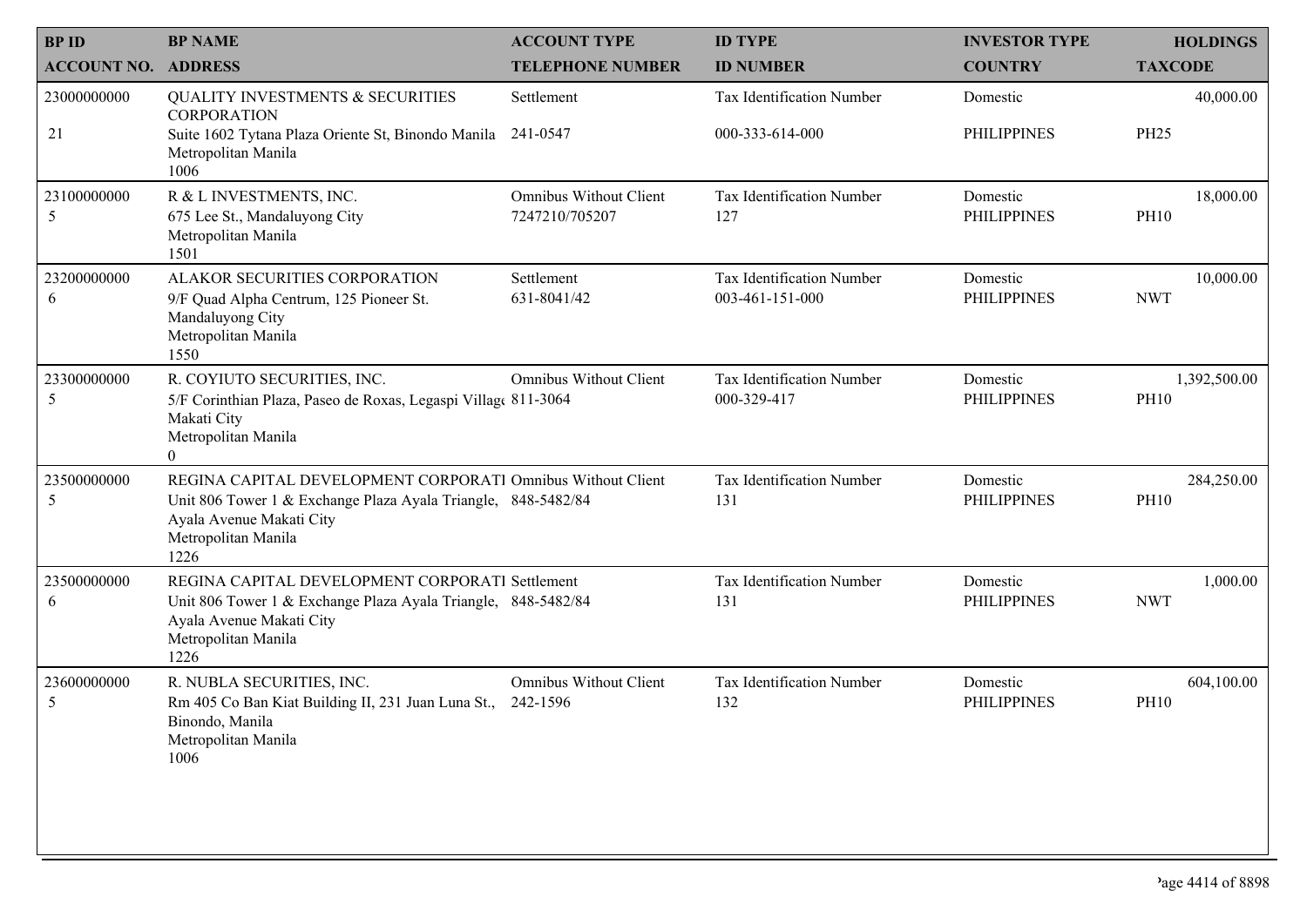| <b>BP NAME</b>                                                                                                                                        | <b>ACCOUNT TYPE</b>                      | <b>ID TYPE</b>                                                                                                               | <b>INVESTOR TYPE</b>           | <b>HOLDINGS</b>             |
|-------------------------------------------------------------------------------------------------------------------------------------------------------|------------------------------------------|------------------------------------------------------------------------------------------------------------------------------|--------------------------------|-----------------------------|
| <b>ACCOUNT NO. ADDRESS</b>                                                                                                                            | <b>TELEPHONE NUMBER</b>                  | <b>ID NUMBER</b>                                                                                                             | <b>COUNTRY</b>                 | <b>TAXCODE</b>              |
| Legaspi Village Makati City<br>Metropolitan Manila<br>1229                                                                                            |                                          | Tax Identification Number<br>000-141-894-000                                                                                 | Domestic<br><b>PHILIPPINES</b> | 3,750.00<br><b>PH10</b>     |
| R. S. LIM & CO., INC.<br>1509 Galvani Street San Isidro, Makati City<br>Metropolitan Manila<br>1234                                                   | Omnibus Without Client<br>8919670        | Tax Identification Number<br>000-333-915-000                                                                                 | Domestic<br><b>PHILIPPINES</b> | 2,523,002.00<br><b>PH10</b> |
| RTG & COMPANY, INC.<br>Unit 602 Tower 1 & Exchange Plaza Ayala Triangle,<br>Makati City<br>Metropolitan Manila<br>1200                                | <b>Omnibus Without Client</b><br>8919482 | Tax Identification Number<br>000-165-637-000                                                                                 | Domestic<br><b>PHILIPPINES</b> | 25,100.00<br><b>PH10</b>    |
| S.J. ROXAS & CO., INC.<br>Unit 612 Tower One, & Exchange Plaza, Ayala<br>Triangle, Ayala Avenue, Makati City<br>Metropolitan Manila<br>$\overline{0}$ | Omnibus Without Client<br>848-5065       | Tax Identification Number<br>136                                                                                             | Domestic<br><b>PHILIPPINES</b> | 54,790.00<br><b>PH10</b>    |
| S.J. ROXAS & CO., INC.<br>Unit 612 Tower One, & Exchange Plaza, Ayala<br>Triangle, Ayala Avenue, Makati City<br>Metropolitan Manila<br>$\theta$       | Settlement<br>848-5065                   | Tax Identification Number<br>136                                                                                             | Domestic<br><b>PHILIPPINES</b> | 50,000.00<br><b>NWT</b>     |
| SECURITIES SPECIALISTS, INC.<br>Unit 903 National Life Insurance Building,<br>6762 Ayala Avenue, Makati City<br>Metropolitan Manila<br>1000           | Omnibus Without Client<br>523-5595       | Tax Identification Number<br>138                                                                                             | Domestic<br><b>PHILIPPINES</b> | 2,220.00<br><b>PH10</b>     |
| SECURITIES SPECIALISTS, INC.<br>Unit 903 National Life Insurance Building,<br>6762 Ayala Avenue, Makati City<br>Metropolitan Manila<br>1000           | Settlement<br>523-5595                   | Tax Identification Number<br>138                                                                                             | Domestic<br><b>PHILIPPINES</b> | 200.00<br><b>NWT</b>        |
|                                                                                                                                                       |                                          | AAA SOUTHEAST EQUITIES, INCORPORATED Omnibus Without Client<br>Ground Floor, Fortune Life Building #162 Legaspi St. 816-2918 |                                |                             |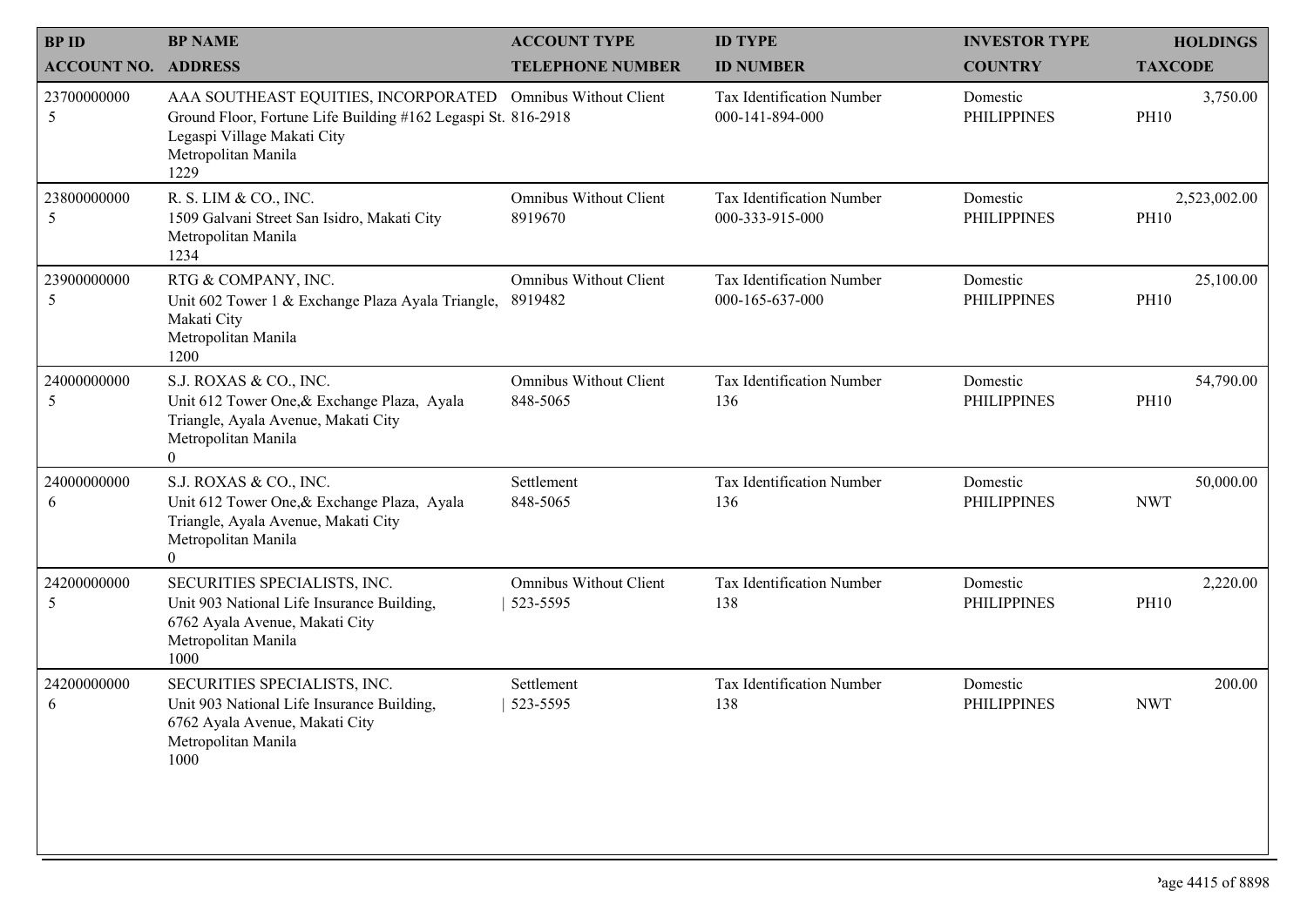| <b>BPID</b>                | <b>BP NAME</b>                                                                                                                                    | <b>ACCOUNT TYPE</b>                            | <b>ID TYPE</b>                                      | <b>INVESTOR TYPE</b>           | <b>HOLDINGS</b>             |
|----------------------------|---------------------------------------------------------------------------------------------------------------------------------------------------|------------------------------------------------|-----------------------------------------------------|--------------------------------|-----------------------------|
| <b>ACCOUNT NO. ADDRESS</b> |                                                                                                                                                   | <b>TELEPHONE NUMBER</b>                        | <b>ID NUMBER</b>                                    | <b>COUNTRY</b>                 | <b>TAXCODE</b>              |
| 24300000000<br>5           | FIDELITY SECURITIES, INC.<br>2103-B PSE Centre, Exchange Road, Ortigas, Pasig<br>City<br>Metropolitan Manila<br>1600                              | <b>Omnibus Without Client</b><br>6345038       | Tax Identification Number<br>002-836-391-000        | Domestic<br><b>PHILIPPINES</b> | 142,000.00<br><b>PH10</b>   |
| 24600000000<br>5           | SUMMIT SECURITIES, INC.<br>Unit 2102 B/C PSE Center Tektite Tower East<br>Exchange Road, Ortigas Center Pasig City<br>Metropolitan Manila<br>1600 | <b>Omnibus Without Client</b><br>6311032 to 37 | <b>Tax Identification Number</b><br>000-338-985-000 | Domestic<br><b>PHILIPPINES</b> | 132,500.00<br><b>PH10</b>   |
| 24700000000<br>5           | STANDARD SECURITIES CORPORATION<br>#34 Jefferson St., GHW, San Juan Metro Manila<br>Metropolitan Manila<br>00                                     | <b>Omnibus Without Client</b><br>8486149       | Tax Identification Number<br>000-333-108            | Domestic<br><b>PHILIPPINES</b> | 1,818,500.00<br><b>PH10</b> |
| 24700000000<br>6           | STANDARD SECURITIES CORPORATION<br>#34 Jefferson St., GHW, San Juan Metro Manila<br>Metropolitan Manila<br>$00\,$                                 | Settlement<br>8486149                          | <b>Tax Identification Number</b><br>000-333-108     | Domestic<br><b>PHILIPPINES</b> | 971,000.00<br><b>NWT</b>    |
| 24700000002                | POINEER INS. & SURETY CORP.<br>#34 Jefferson St., GHW, San Juan Metro Manila<br>Metropolitan Manila<br>$00\,$                                     | Client<br>725-3905                             | Tax Identification Number<br>311                    | Domestic<br><b>PHILIPPINES</b> | 490,000.00<br><b>NWT</b>    |
| 24700000003                | PIONEER INTERCONTINENTAL INS. CORP.<br>#34 Jefferson St., GHW, San Juan Metro Manila<br>Metropolitan Manila<br>$00\,$                             | Client<br>725-3905                             | Tax Identification Number<br>312                    | Domestic<br><b>PHILIPPINES</b> | 618,000.00<br><b>NWT</b>    |
| 24700000005                | PIONEER INSURANCE & SURETY CORPORATIC Client<br><b>ACCOUNT#2</b>                                                                                  |                                                | <b>Commercial Registration Number</b>               | Domestic                       | 805,000.00                  |
|                            | 108 PASEO DE ROXAS, MAKATI CITY<br>Metropolitan Manila<br>1277                                                                                    | 812-7777                                       | 8770                                                | <b>PHILIPPINES</b>             | <b>NWT</b>                  |
| 24700000007                | PIONEER LIFE INC. ACCOUNT #2<br>108 PASEO DE ROXAS, MAKATI CITY<br>Metropolitan Manila<br>1277                                                    | Client<br>812-7777                             | Certificate Of Incorporation<br>21664               | Domestic<br><b>PHILIPPINES</b> | 1,120,000.00<br><b>NWT</b>  |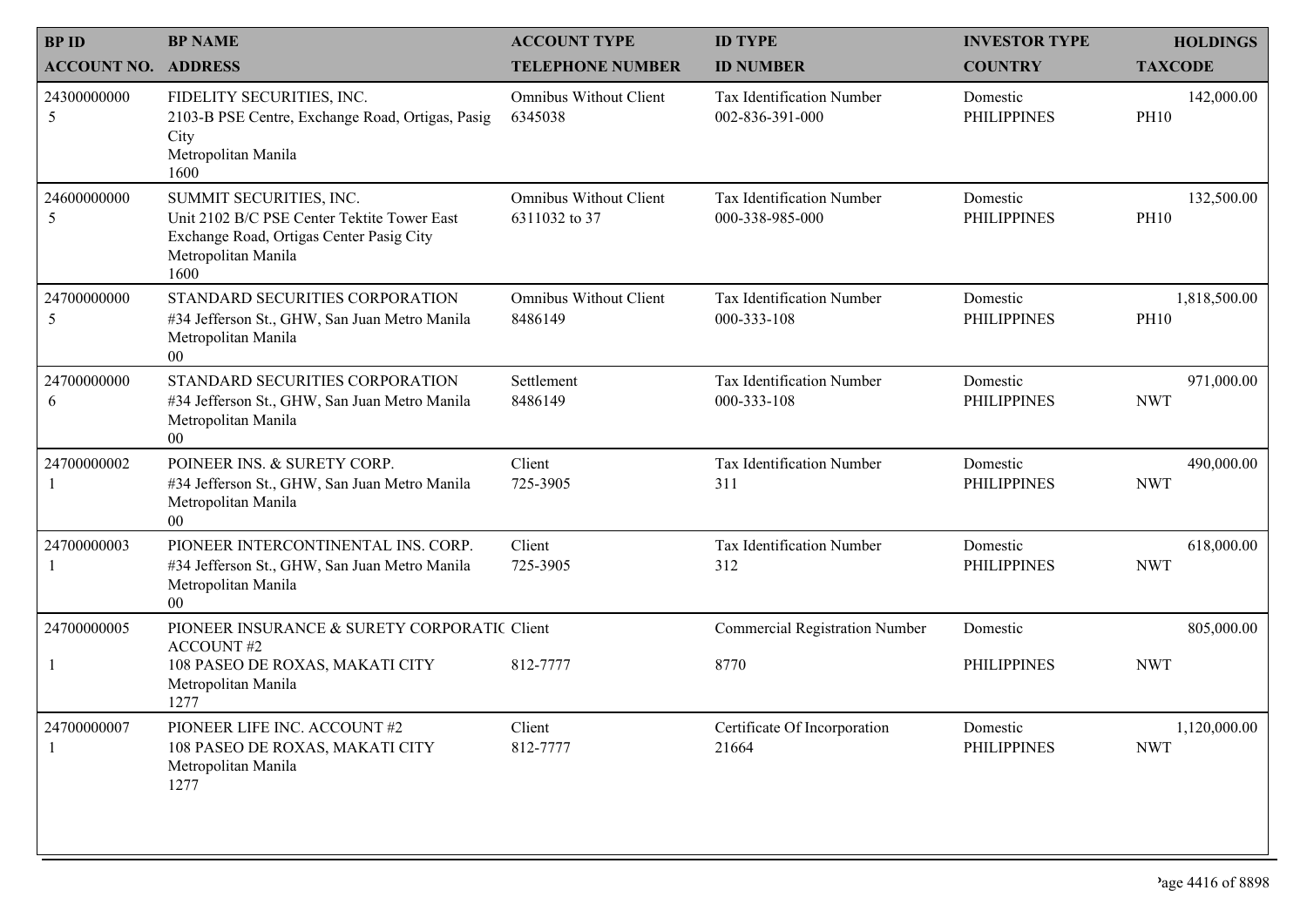| <b>BPID</b>                   | <b>BP NAME</b>                                                                                                                                                                                          | <b>ACCOUNT TYPE</b>                      | <b>ID TYPE</b>                               | <b>INVESTOR TYPE</b>           | <b>HOLDINGS</b>             |
|-------------------------------|---------------------------------------------------------------------------------------------------------------------------------------------------------------------------------------------------------|------------------------------------------|----------------------------------------------|--------------------------------|-----------------------------|
| <b>ACCOUNT NO. ADDRESS</b>    |                                                                                                                                                                                                         | <b>TELEPHONE NUMBER</b>                  | <b>ID NUMBER</b>                             | <b>COUNTRY</b>                 | <b>TAXCODE</b>              |
| 25100000000<br>5              | TANSENGCO & CO., INC.<br>U-2308 World Trade Exchange Condominium 215 Jul 241-7155<br>Luna St., Binondo, Manila<br>Metropolitan Manila<br>1006                                                           | <b>Omnibus Without Client</b>            | Tax Identification Number<br>146             | Domestic<br><b>PHILIPPINES</b> | 458,000.00<br><b>PH10</b>   |
| 25200000000<br>5              | THE FIRST RESOURCES MANAGEMENT &<br><b>SECURITIES CORP.</b><br>Rms. 801-802, PSE Tower 1 Ayala Ave., cor. Paseo d 8486311 to 18<br>Roxas, Ayala Triangle, Makati City<br>Metropolitan Manila<br>1200    | <b>Omnibus Without Client</b>            | Tax Identification Number<br>000-149-028-000 | Domestic<br><b>PHILIPPINES</b> | 1,369,100.00<br><b>PH10</b> |
| 25300000000<br>5              | TOWER SECURITIES, INC.<br>1802-C Tektite Tower I Exchange Road, Ortigas Cent 6354448<br>Pasig City<br>Metropolitan Manila<br>1600                                                                       | <b>Omnibus Without Client</b>            | Tax Identification Number<br>148             | Domestic<br><b>PHILIPPINES</b> | 2,019,000.00<br><b>PH10</b> |
| 25700000000<br>5              | TRI-STATE SECURITIES, INC.<br>Unit 1007, 10/F Ayala Triangle Tower I, Ayala<br>Avenue, Makati City<br>Metropolitan Manila<br>1226                                                                       | <b>Omnibus Without Client</b><br>8485042 | Tax Identification Number<br>000-704-920-000 | Domestic<br><b>PHILIPPINES</b> | 30,000.00<br><b>PH10</b>    |
| 25900000000<br>5              | UCPB SECURITIES, INC.<br>Suite 1612, 16/F Ayala Tower I Exchange Plaza, Ayal 8485678<br>Ave. cor. Paseo de Roxas Makati City<br>Metropolitan Manila<br>1226                                             | <b>Omnibus Without Client</b>            | Tax Identification Number<br>154             | Domestic<br><b>PHILIPPINES</b> | 162,000.00<br><b>PH10</b>   |
| 26000000000<br>$\overline{2}$ | UOB KAY HIAN SECURITIES (PHILS.), INC.<br>UOB Kay Hian Securities (Phils.), Inc. Unit 404 LV<br>Locsin Bldg. 6752 Ayala Avenue, cor. Makati<br>Avenue, 1226, Makati City<br>Metropolitan Manila<br>1200 | Settlement<br>887-7973                   | Tax Identification Number<br>155             | Foreign<br><b>PHILIPPINES</b>  | 1,258,000.00<br>FMX1        |
| 26300000000<br>5              | VENTURE SECURITIES, INC.<br>Unit 811 Tower One & Exchange Plaza Ayala Triangl 8486505<br>Ayala Ave. cor. Paseo de Roxas Makati City<br>Metropolitan Manila<br>1226                                      | <b>Omnibus Without Client</b>            | Tax Identification Number<br>158             | Domestic<br><b>PHILIPPINES</b> | 119,500.00<br><b>PH10</b>   |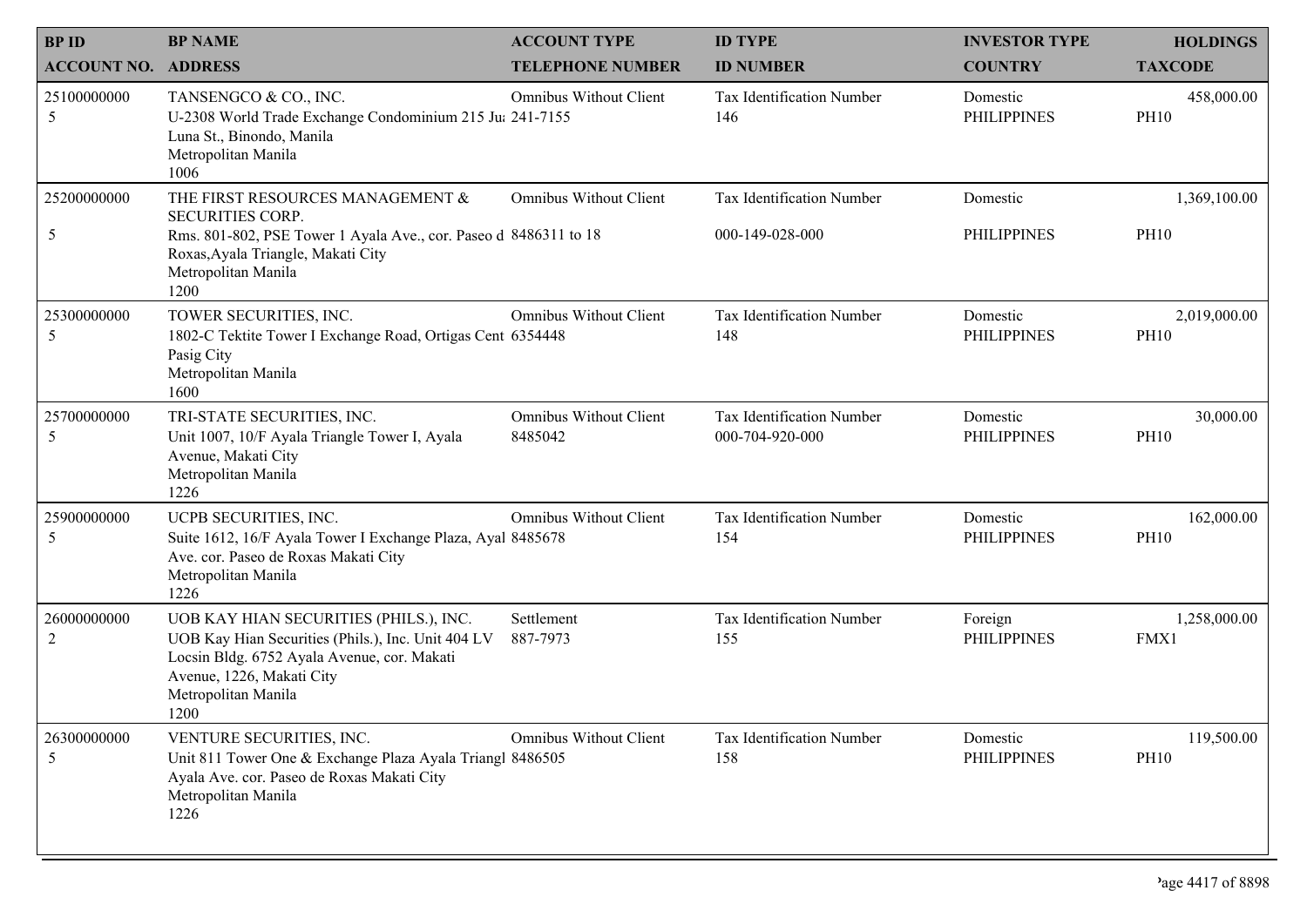| <b>BPID</b>                | <b>BP NAME</b>                                                                                                                                                                               | <b>ACCOUNT TYPE</b>                        | <b>ID TYPE</b>                               | <b>INVESTOR TYPE</b>           | <b>HOLDINGS</b>              |
|----------------------------|----------------------------------------------------------------------------------------------------------------------------------------------------------------------------------------------|--------------------------------------------|----------------------------------------------|--------------------------------|------------------------------|
| <b>ACCOUNT NO. ADDRESS</b> |                                                                                                                                                                                              | <b>TELEPHONE NUMBER</b>                    | <b>ID NUMBER</b>                             | <b>COUNTRY</b>                 | <b>TAXCODE</b>               |
| 26600000000<br>5           | VICSAL SECURITIES & STOCK BROKERAGE, IN Omnibus Without Client<br>658 C. Palanca St., Quiapo, Manila<br>Metropolitan Manila<br>1001                                                          | 7349771                                    | Tax Identification Number<br>000-089-167-000 | Domestic<br><b>PHILIPPINES</b> | 610,000.00<br><b>PH10</b>    |
| 26700000000<br>5           | FIRST METRO SECURITIES BROKERAGE CORP. Omnibus Without Client<br>Unit 1515, 15/F Ayala Tower One Ayala Triangle,<br>Ayala Ave. cor Paseo de Roxas Makati City<br>Metropolitan Manila<br>1226 | 759-4133/34                                | Tax Identification Number<br>003-458-062-000 | Domestic<br><b>PHILIPPINES</b> | 2,645,500.00<br><b>PH10</b>  |
| 26900000000<br>5           | WEALTH SECURITIES, INC.<br>2103 PSE Centre, Exchange Road Ortigas Centre, Pas 634-5038<br>City<br>Metropolitan Manila<br>1600                                                                | <b>Omnibus Without Client</b>              | Tax Identification Number<br>000-330-678     | Domestic<br><b>PHILIPPINES</b> | 2,364,099.00<br><b>PH10</b>  |
| 27000000000<br>5           | WESTLINK GLOBAL EQUITIES, INC.<br>6/F Philippine Stock Exchange Plaza Ayala Avenue,<br>Makati City<br>Metropolitan Manila<br>1200                                                            | <b>Omnibus Without Client</b><br>848-6231  | Tax Identification Number<br>000-334-828     | Domestic<br><b>PHILIPPINES</b> | 53,750.00<br><b>PH10</b>     |
| 27200000000<br>5           | BERNAD SECURITIES, INC.<br>3/F 1033 M.H. del Pilar St. Ermita, Manila<br>Metropolitan Manila<br>1000                                                                                         | <b>Omnibus Without Client</b><br>5245186   | Tax Identification Number<br>002-919-761     | Domestic<br><b>PHILIPPINES</b> | 1,685,750.00<br><b>PH10</b>  |
| 27500000000<br>5           | YAO & ZIALCITA, INC.<br>Yao & Zialcita, Inc., 5G Vernida I Condominium, 120 5274019 to 21<br>Amorsolo St., Legaspi Village, Makati City<br>Metropolitan Manila                               | <b>Omnibus Without Client</b>              | Tax Identification Number<br>170             | Domestic<br><b>PHILIPPINES</b> | 867,150.00<br><b>PH10</b>    |
| 27800000000<br>5           | YU & COMPANY, INC.<br>Unit E 1606-B Tektite Tower 1 Exhange Road, Ortiga 634-6248<br>Center Pasig City<br>Metropolitan Manila<br>1600                                                        | <b>Omnibus Without Client</b>              | Tax Identification Number<br>000-324-373-000 | Domestic<br><b>PHILIPPINES</b> | 459,780.00<br><b>PH10</b>    |
| 27900000000<br>5           | <b>BDO SECURITIES CORPORATION</b><br>27/F Tower I & Exchange Plaza Ayala Ave., Makati<br>City<br>Metropolitan Manila<br>1226                                                                 | <b>Omnibus Without Client</b><br>759-41-44 | Tax Identification Number<br>004-814-885-000 | Domestic<br><b>PHILIPPINES</b> | 12,461,000.00<br><b>PH10</b> |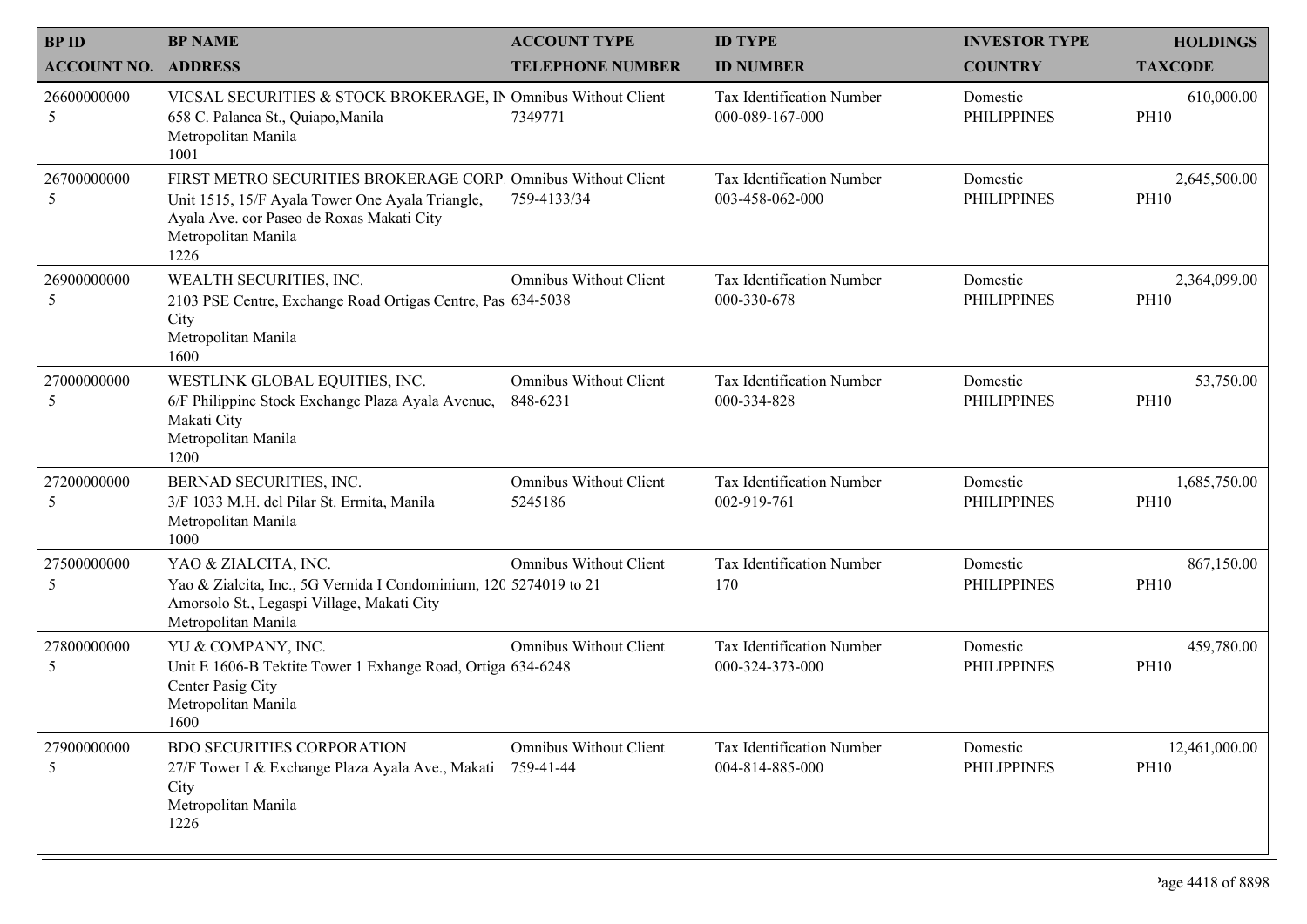| <b>BPID</b>        | <b>BP NAME</b>                                                                                                                                                               | <b>ACCOUNT TYPE</b>                            | <b>ID TYPE</b>                               | <b>INVESTOR TYPE</b>           | <b>HOLDINGS</b>              |
|--------------------|------------------------------------------------------------------------------------------------------------------------------------------------------------------------------|------------------------------------------------|----------------------------------------------|--------------------------------|------------------------------|
| <b>ACCOUNT NO.</b> | <b>ADDRESS</b>                                                                                                                                                               | <b>TELEPHONE NUMBER</b>                        | <b>ID NUMBER</b>                             | <b>COUNTRY</b>                 | <b>TAXCODE</b>               |
| 27900000000<br>6   | <b>BDO SECURITIES CORPORATION</b><br>27/F Tower I & Exchange Plaza Ayala Ave., Makati<br>City<br>Metropolitan Manila<br>1226                                                 | Settlement<br>759-41-44                        | Tax Identification Number<br>004-814-885-000 | Domestic<br><b>PHILIPPINES</b> | 155,000.00<br><b>NWT</b>     |
| 27900000000<br>16  | <b>BDO SECURITIES CORPORATION</b><br>27/F Tower I & Exchange Plaza Ayala Ave., Makati<br>City<br>Metropolitan Manila<br>1226                                                 | Settlement<br>759-41-44                        | Tax Identification Number<br>004-814-885-000 | Foreign<br><b>PHILIPPINES</b>  | 44,223,000.00<br><b>RA02</b> |
| 28200000000<br>6   | PCCI SECURITIES BROKERS CORP.<br>3/F PCCI Corporate Centre 118 Alfaro St, Salcedo<br>Village Makati City<br>Metropolitan Manila<br>1227                                      | Settlement<br>893-3920                         | Tax Identification Number<br>177             | Domestic<br><b>PHILIPPINES</b> | 150,000.00<br><b>NWT</b>     |
| 28200000000<br>14  | PCCI SECURITIES BROKERS CORP.<br>3/F PCCI Corporate Centre 118 Alfaro St, Salcedo<br>Village Makati City<br>Metropolitan Manila<br>1227                                      | Settlement<br>893-3920                         | Tax Identification Number<br>177             | Domestic<br><b>PHILIPPINES</b> | 474,100.00<br><b>PH10</b>    |
| 28300000000<br>5   | EAGLE EQUITIES, INC.<br>179 Kaimito St. Valle Verde II, Pasig City<br>Metropolitan Manila<br>1600                                                                            | <b>Omnibus Without Client</b><br>6363637 to 39 | Tax Identification Number<br>178             | Domestic<br><b>PHILIPPINES</b> | 269,000.00<br><b>PH10</b>    |
| 28500000000<br>5   | GOLDEN TOWER SECURITIES & HOLDINGS, IN Omnibus Without Client<br>4-B Vernida I Condominium, 120 Amorsolo St.,<br>Legaspi Village, Makati City<br>Metropolitan Manila<br>1229 | 8132839                                        | Tax Identification Number<br>179             | Domestic<br><b>PHILIPPINES</b> | 587,450.00<br><b>PH10</b>    |
| 28500000000<br>21  | <b>GOLDEN TOWER SECURITIES &amp; HOLDINGS, IN Settlement</b><br>4-B Vernida I Condominium, 120 Amorsolo St.,<br>Legaspi Village, Makati City<br>Metropolitan Manila<br>1229  | 8132839                                        | Tax Identification Number<br>179             | Foreign<br><b>PHILIPPINES</b>  | 150,000.00<br><b>FTXN</b>    |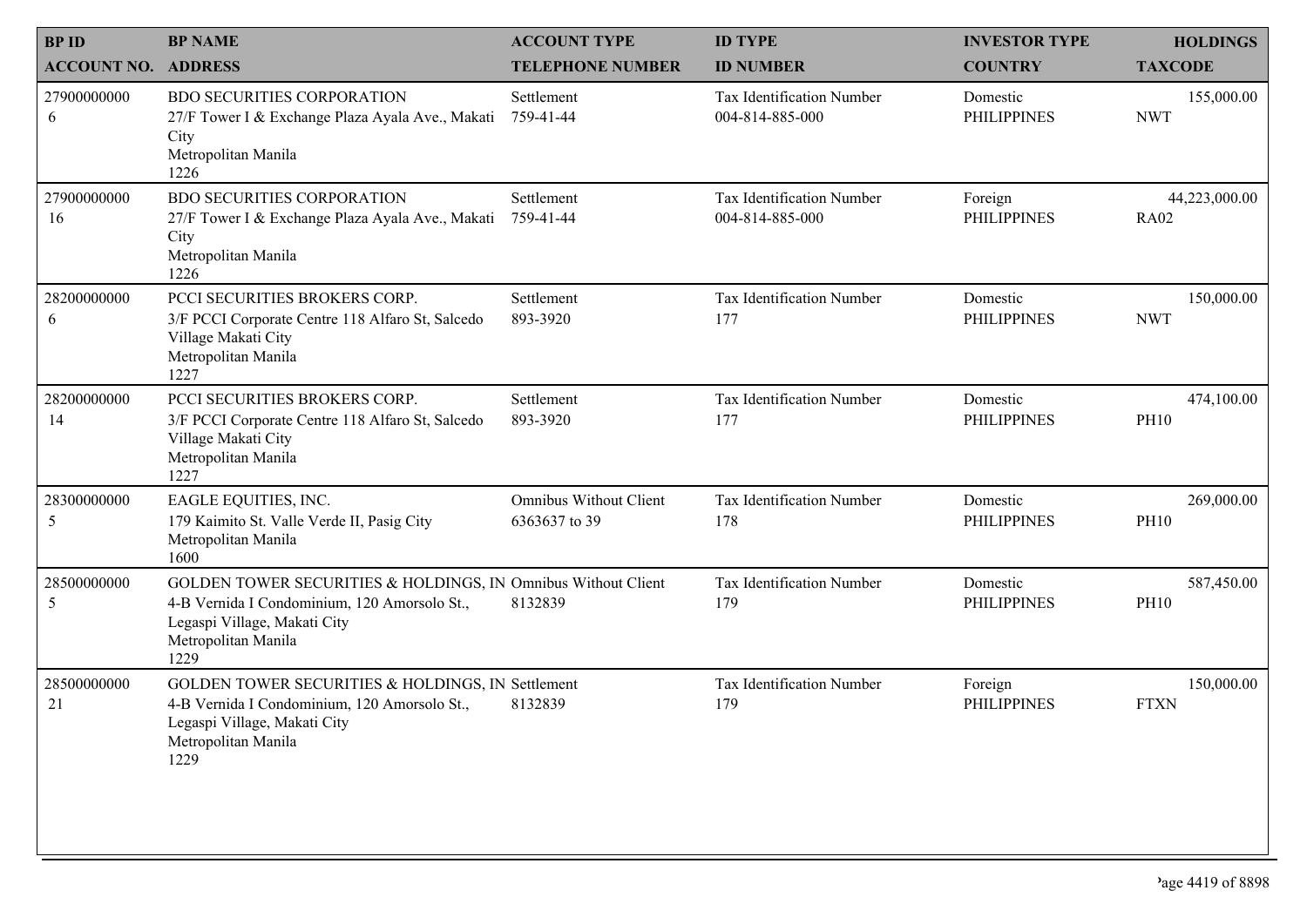| <b>BPID</b>                | <b>BP NAME</b>                                                                                                                                                     | <b>ACCOUNT TYPE</b>                      | <b>ID TYPE</b>                                      | <b>INVESTOR TYPE</b>           | <b>HOLDINGS</b>             |
|----------------------------|--------------------------------------------------------------------------------------------------------------------------------------------------------------------|------------------------------------------|-----------------------------------------------------|--------------------------------|-----------------------------|
| <b>ACCOUNT NO. ADDRESS</b> |                                                                                                                                                                    | <b>TELEPHONE NUMBER</b>                  | <b>ID NUMBER</b>                                    | <b>COUNTRY</b>                 | <b>TAXCODE</b>              |
| 28600000000<br>5           | SOLAR SECURITIES, INC.<br>Unit 3002-A East Tower, Phil. Stock Exchange Centre 6366301<br>Exchange Road, Ortigas Complex, Pasig City<br>Metropolitan Manila<br>1605 | <b>Omnibus Without Client</b>            | Tax Identification Number<br>001-949-768-000        | Domestic<br><b>PHILIPPINES</b> | 1,945,393.00<br><b>PH10</b> |
| 28600000000<br>7           | SOLAR SECURITIES, INC.<br>Unit 3002-A East Tower, Phil. Stock Exchange Centre 6366301<br>Exchange Road, Ortigas Complex, Pasig City<br>Metropolitan Manila<br>1605 | Own                                      | <b>Tax Identification Number</b><br>001-949-768-000 | Domestic<br><b>PHILIPPINES</b> | 4,000.00<br><b>NWT</b>      |
| 28800000000<br>5           | G.D. TAN & COMPANY, INC.<br>Unit 2203-A East Tower, PSE Center Exchange Road. 6339989<br>Ortigas Center, Pasig City<br>Metropolitan Manila<br>1600                 | <b>Omnibus Without Client</b>            | Tax Identification Number<br>000-121-113-000        | Domestic<br><b>PHILIPPINES</b> | 13,500.00<br><b>PH10</b>    |
| 28800000000<br>6           | G.D. TAN & COMPANY, INC.<br>Unit 2203-A East Tower, PSE Center Exchange Road 6339989<br>Ortigas Center, Pasig City<br>Metropolitan Manila<br>1600                  | Settlement                               | <b>Tax Identification Number</b><br>000-121-113-000 | Domestic<br><b>PHILIPPINES</b> | 158,000.00<br><b>NWT</b>    |
| 28800000000                | G.D. TAN & COMPANY, INC.<br>Unit 2203-A East Tower, PSE Center Exchange Road 6339989<br>Ortigas Center, Pasig City<br>Metropolitan Manila<br>1600                  | Own                                      | <b>Tax Identification Number</b><br>000-121-113-000 | Domestic<br><b>PHILIPPINES</b> | 11,056.00<br><b>NWT</b>     |
| 28800000000<br>18          | G.D. TAN & COMPANY, INC.<br>Unit 2203-A East Tower, PSE Center Exchange Road 6339989<br>Ortigas Center, Pasig City<br>Metropolitan Manila<br>1600                  | Settlement                               | Tax Identification Number<br>000-121-113-000        | Foreign<br><b>PHILIPPINES</b>  | 1,000.00<br><b>RA10</b>     |
| 32800000000<br>5           | DW CAPITAL INC.<br>UNIT 1610-1611 TOWER ONE & EXCHANGE<br>PLAZA, AYALA TRIANGLE, AYALA AVENUE,<br><b>MAKATI CITY 1226</b><br>Metropolitan Manila<br>$\overline{0}$ | <b>Omnibus Without Client</b><br>8369633 | Tax Identification Number<br>200-262-862-000        | Domestic<br><b>PHILIPPINES</b> | 71,000.00<br><b>PH10</b>    |